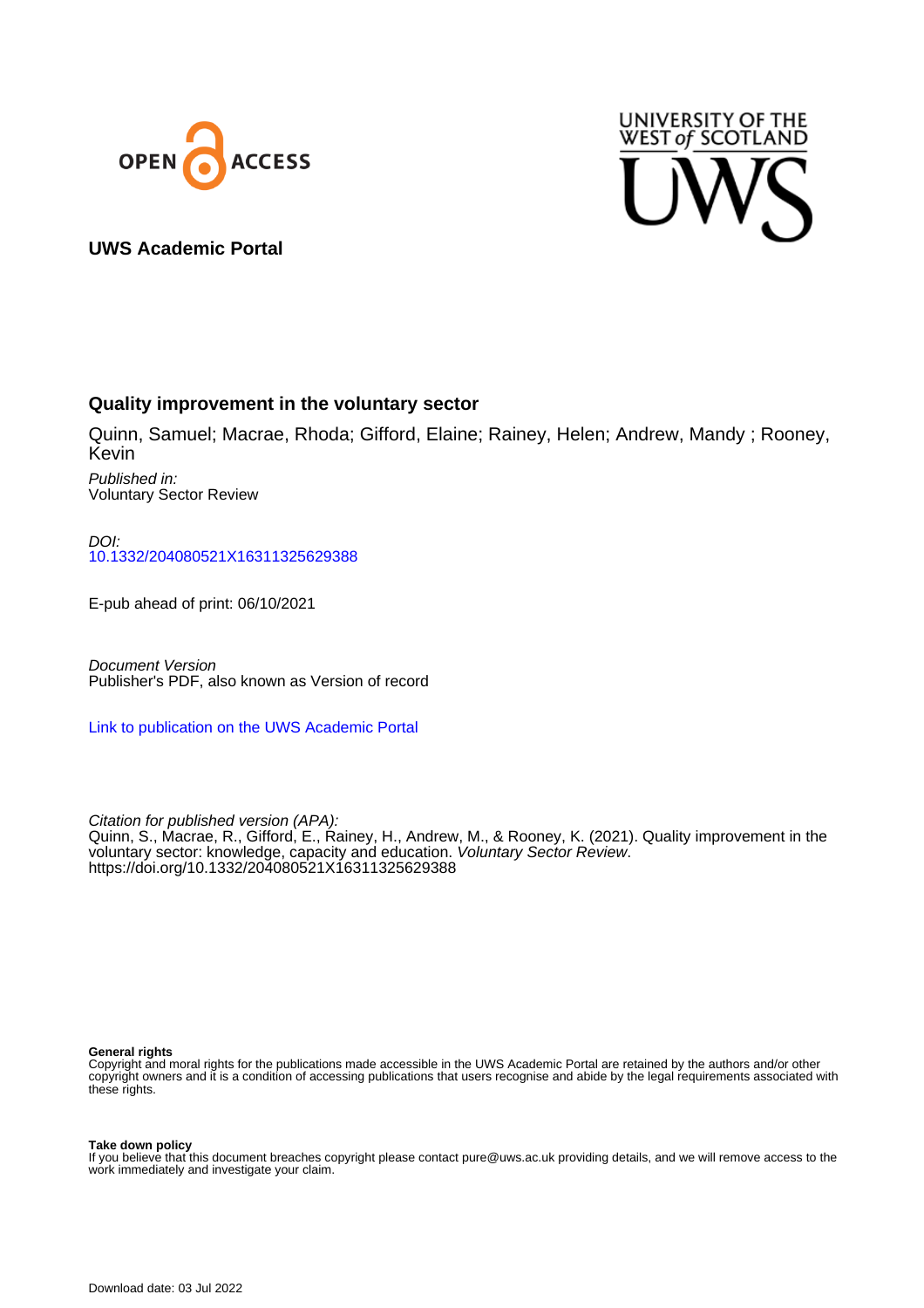*Voluntary Sector Review* • vol XX • no XX • 1–24 • © Policy Press 2021

Print ISSN 2040-8056 • Online ISSN 2040-8064 • https://doi.org/10.1332/204080521X16311325629388



Accepted for publication 08 September 2021 • First published online 5 October 2021 This article is distributed under the terms of the Creative Commons Attribution 4.0 license [\(http://creativecommons.org/licenses/by/4.0/\)](http://creativecommons.org/licenses/by/4.0/) which

permits adaptation, alteration, reproduction and distribution

without further permission provided the original work is attributed. The derivative works do not need to be licensed on the same terms.



# <span id="page-1-0"></span>**Quality improvement in the voluntary sector: knowledge, capacity and education**

Samuel Quinn, samuel.quinn@uws.ac.uk; squinn34@ed.ac.uk University of Edinburgh, UK

> Rhoda Macrae, [Rhoda.Macrae@uws.ac.uk](mailto:Rhoda.Macrae@uws.ac.uk) Elaine Gifford, [Elaine.Gifford@uws.ac.uk](mailto:Elaine.Gifford@uws.ac.uk) Helen Rainey, [Helen.Rainey@uws.ac.uk](mailto:Helen.Rainey@uws.ac.uk) University of the West of Scotland, UK

Mandy Andrew, [mandy.andrew@alliance-scotland.org.uk](mailto:mandy.andrew@alliance-scotland.org.uk) The Health and Social Care Alliance Scotland, UK

> Kevin Rooney, [kevin.rooney@ggc.scot.nhs.uk](mailto:kevin.rooney@ggc.scot.nhs.uk) NHS Greater Glasgow and Clyde, UK

Quality improvement has been proposed as a means of enhancing health and social care on an international scale. Despite being a key stakeholder in health and social care delivery, there is a lack of evidence regarding the adoption of quality improvement in the voluntary sector. For this study, 21 semi-structured interviews and five focus groups were conducted with Scottish voluntary sector staff. A gap analysis was undertaken, and findings were used to co-create educational sessions that may aid capacity building. Our findings suggest that knowledge, adoption and practice of quality improvement are currently variable in the Scottish voluntary sector. Capacity building for improvement is most successful when supported with sector-specific examples and networking opportunities. We conclude that the current policy landscape provides an opportunity for national governments to involve the voluntary sector as an equal partner in the adoption of quality improvement. We make recommendations for researchers and policy makers on how this may be achieved.

**Key words** voluntary sector • quality improvement • quality management • capacity building

To cite this article: Quinn, S. and Macrae, R. Andrew, M. Gifford, E. Rainey, H. Rooney, K. (2021) Quality improvement in the voluntary sector: knowledge, capacity and education, *Voluntary Sector Review*, vol XX, no XX, [1](#page-1-0)–[24,](#page-24-0) DOI: 10.1332/204080521X16311325629388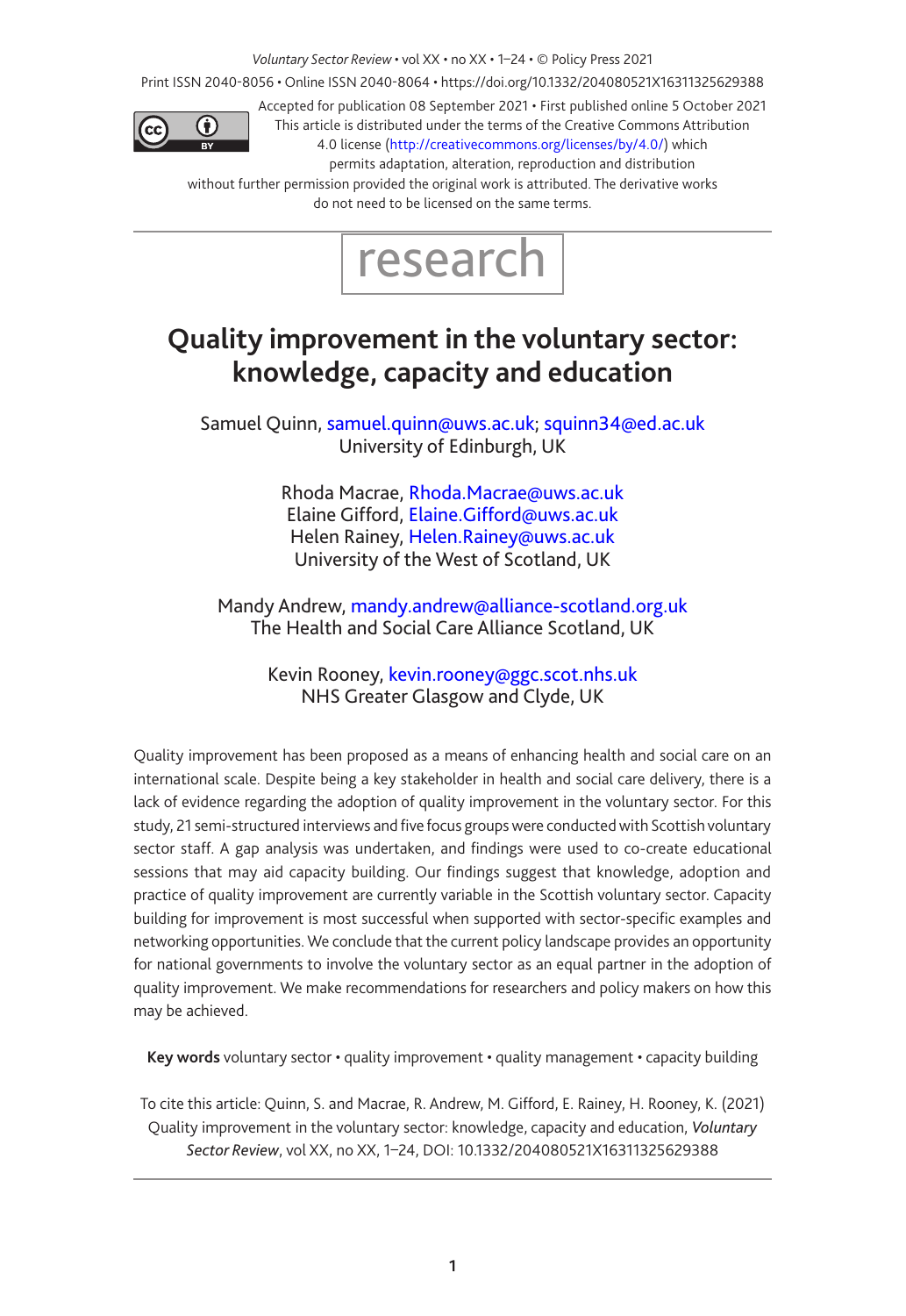## **Introduction**

Improving the quality of services is a global priority for health and social care. In many developed countries, quality improvement has been adopted as a means of elevating quality of care. A review of quality improvement in Europe found that most European Union member states have established nationally accredited quality improvement systems and national societies for quality in health care (Knežević [and Marinkovi](#page-18-0)ć, 2019). Quality improvement methods have also been proposed as a way of strengthening action on a range of international health priorities and achieving universal health coverage. It is argued that quality improvement can help developing nations to reorient care delivery systems from provider-centred to integrated people-centred services, and advance progress towards achieving the 2030 Sustainable Development Goals ([Ovretveit, 2002;](#page-19-0) [Abrampah et al, 2018\)](#page-17-0).

Since the 1980s, there has been a global shift in social care roles, moving from the public sector to the voluntary sector [\(Baines et al, 2014\)](#page-17-1). This movement has led to voluntary sector organisations playing a central role in the provision of public services [\(Jevanesan et al, 2019](#page-18-1)). With sustained advocacy of quality improvement methods and commitment as a means of raising service user outcomes across the globe, and the voluntary sector as a key provider of social care, there is a need to understand voluntary sector perspectives on quality improvement, and the enablers and barriers to building capacity for improvement within the sector. This study explores these issues in the context of the Scottish voluntary sector.

The Healthcare Quality Strategy for NHS Scotland [\(Scottish Government, 2010](#page-20-0)) set three quality ambitions: for care to be person-centred, safe and effective. This strategy set out to expand the adoption of quality improvement approaches across health and social care. The Scottish government is committed to investing in quality improvement capacity, capability building and education ([Scottish Government, 2016\)](#page-20-1), and national organisations have been mandated with promoting the adoption of quality improvement across public services, including social services, health, education, the police and the voluntary sector ([Scottish Government, 2018\)](#page-20-2). In the UK, these national organisations include the National Institute for Health and Care Excellence (NICE), the Care Inspectorate, Social Care Wales and the Regulation and Quality Improvement Authority (RQIA).

The Public Bodies (Joint Working) (Scotland) Act 2014 put in place the legislative framework to integrate health and social care services in Scotland. Thirty-one integrated joint boards (IJBs) were established, bringing together representatives from the National Health Service (NHS), local authorities, the voluntary and independent sectors and those who use health and social care services, to work in partnership and manage the planning of integrated arrangements and onward service delivery ([Scottish](#page-20-1)  [Government, 2016](#page-20-1)). Thus, the voluntary sector is a key partner in delivering integrated health and social care services and providing registered care services in Scotland.

Organisations such as NHS Improvement (NHSI) and Healthcare Improvement Scotland (HIS) are both regulating and improvement bodies. With the integration of health and social care, their remit has broadened beyond health, and one of their key aims is to support health and social care organisations to redesign and continuously improve services ([Audit Scotland, 2015](#page-17-2)). The Care Inspectorate, a scrutiny body for registered care services in Scotland, has a role in supporting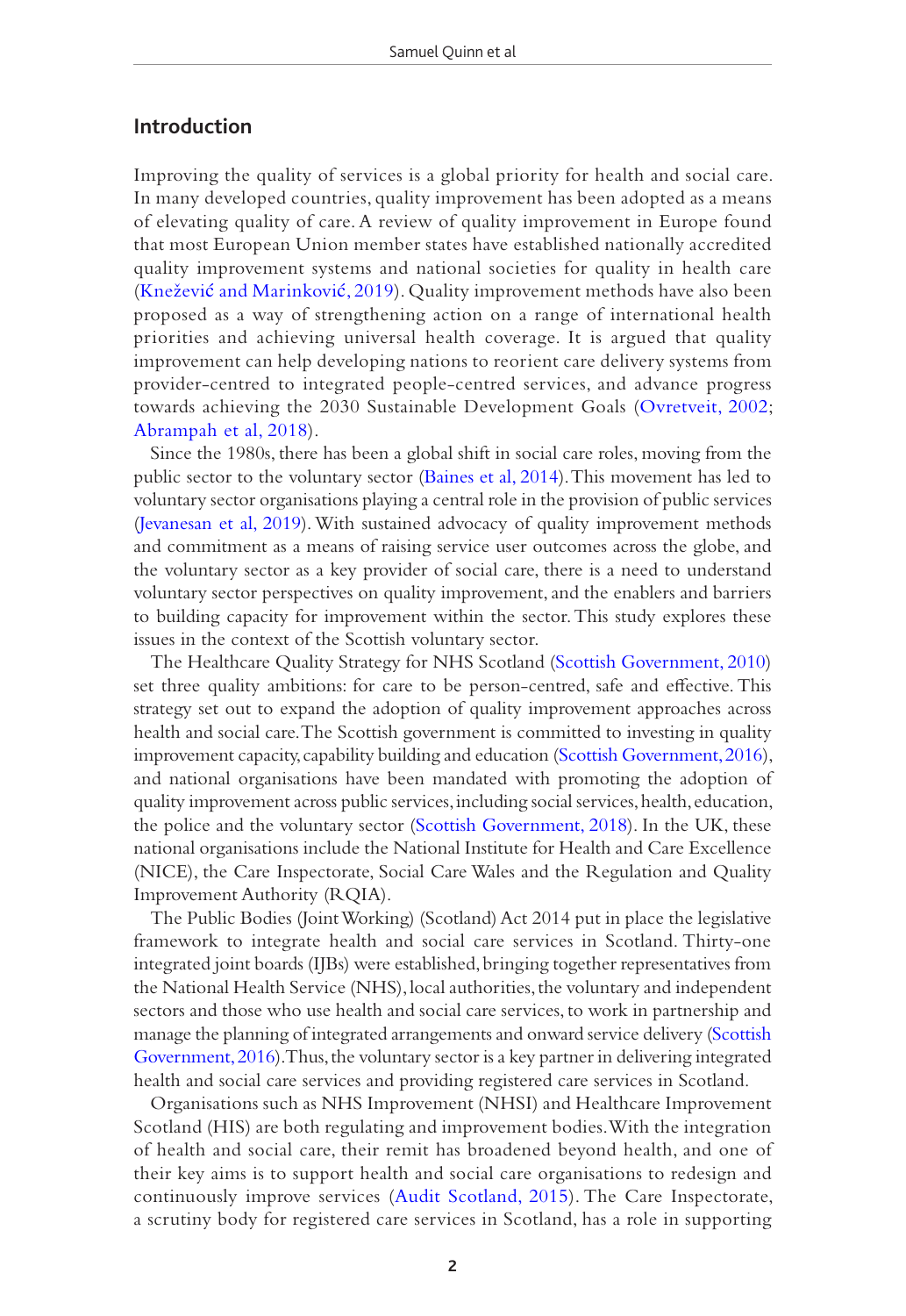improvement through its inspectors and Improvement Hub [\(Care Inspectorate,](#page-17-3)  [2019\)](#page-17-3). And the Scottish government has made an explicit commitment to expand and embed quality improvement approaches across social care and the voluntary sector: 'There is always room for more improvement. The work needs to continue to expand and become embedded across health and social care' [\(Scottish Government, 2018](#page-20-2): 30).

The voluntary sector in Scotland encompasses more than 40,000 organisations, with the regulated voluntary sector employing more than 108,000 staff (3.4% of the Scottish workforce) and 1.26 million volunteers (28% of the adult population in Scotland). In 2019, the sector had a combined turnover of  $\text{\O}6.06$  billion and an annual spend of  $\sqrt{2}$ , 5.75 billion. Health and social care organisations employ over half of all paid staff in the Scottish voluntary sector, with the sector spending  $\angle 423.5$  million on innovation and activity related to health and social care in Scotland's communities [\(Scottish Council for Voluntary Organisations, 2020\)](#page-20-3).

Some voluntary sector funders, such as the [National Lottery Community Fund](#page-19-1)  [\(2020\)](#page-19-1), seek evidence of the utilisation of quality management, assurance and/or improvement approaches by voluntary organisations in funding applications. There are, however, distinct differences between quality concepts, and confusion can arise from the interchangeable use of terms.

Quality management is an overarching approach, incorporating other quality concepts: quality design/planning, quality control, quality assurance and quality improvement (see [Appendix 1\)](#page-22-0). [Flynn \(1994](#page-18-2)) defines quality management as 'an integrated approach to achieving and sustaining high-quality output, focusing on the maintenance and continuous improvement of processes and defect prevention at all levels of the organization, in order to meet or exceed customer expectation'. Quality management is sometimes implemented through a quality management framework – 'a formalised system that documents processes, procedures, and responsibilities for achieving quality policies and objectives' [\(American Society for Quality, 2021](#page-17-4)).

The quality management framework most often used in the Scottish voluntary sector was the Practical Quality Assurance System for Small Organisations (PQASSO) [\(Morris and Ogden, 2011](#page-18-3)). The European Framework for Quality Management (EFQM) then became more popular with the sector (Al-Tabbaa et al, 2013). Although relevant to the voluntary sector context ([Manville and Barnard, 2008\)](#page-18-4), several changes have been proposed to adapt the EFQM to a voluntary sector audience. Based on interviews with 12 senior managers across three poverty reduction charities, Al-Tabbaa et al's (2013) proposals included acknowledging the role of an organisation's board of trustees in leadership criteria, renaming 'customers' as beneficiaries and donors, and reweighting person-based outcomes as more important than health and safety. The authors concluded that further work was required to build the evidence base for the framework. The limited evidence regarding the use of quality management frameworks in the voluntary sector suggests that adoption is inconsistent, although the importance of reflecting the sector's values and the importance of personal outcomes are pertinent themes arising from the literature ([Morris and Ogden, 2011;](#page-18-3) [Al-Tabbaa](#page-17-5)  [et al, 2013](#page-17-5); [Jevanesan et al, 2019](#page-18-1)).

Quality improvement is an important element of quality management. In a health context, quality improvement refers to the systematic use of appropriate methods and tools to continuously improve the quality of care and outcomes for service users. Where quality control and assurance focus on maintaining a specific level of quality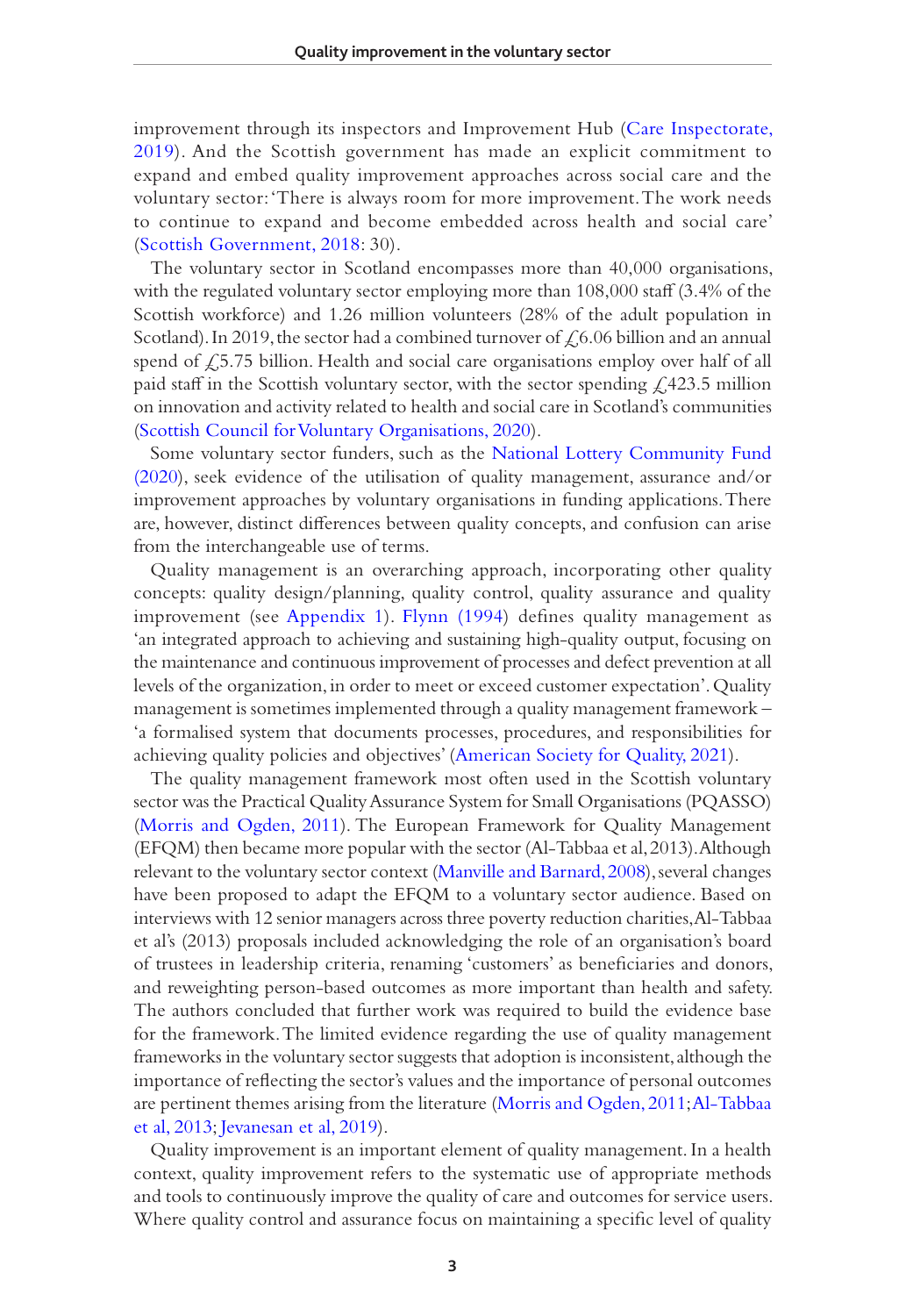and compliance to existing standards, quality improvement aims to incrementally improve quality through a range of methods ([East London NHS Foundation Trust,](#page-17-6)  [2018\)](#page-17-6). The principles of quality improvement include:

- understanding the problem and what the data say;
- understanding the organisational processes, systems and pathways and whether these can be simplified;
- analysing the demand, capacity and flow of the service;
- choosing the appropriate tools to bring about change, including leadership, skills development, and staff and service user participation;
- evaluating and measuring the impact of a change [\(The Health Foundation, 2013\)](#page-20-4).

Some of the most established approaches to quality improvement include the Model for Improvement, including Plan, Do, Study, Act (PDSA), experience-based co-design, Lean [\(Womack et al, 1990](#page-21-0)) and Six Sigma ([Smith, 1993](#page-20-5)). Additionally, some quality management philosophies place particular emphasis on improving quality. Total Quality Management (TQM), sometimes referred to as 'continuous quality improvement', is a management approach that 'focuses on quality and the role of the people within an organisation to develop changes in culture, processes and practice' [\(The Health Foundation, 2013](#page-20-4): 26). TQM focuses on organisation-wide factors that can bring about improved customer satisfaction [\(Feigenbaum, 1961](#page-18-5)).

Quality improvement education in Scotland is largely provided by NHS Education for Scotland (NES) via a blended learning approach [\(NHS Education for Scotland,](#page-19-2)  [2021b](#page-19-2)). NES also delivers the Scottish Improvement Leader (ScIL) Programme. This is an educational programme to address increasing demands across public services by developing quality improvement capacity and capability. NES has a targeted recruitment and application process for the 10-month blended learning programme, which is designed for anyone working in the Scottish public service (including the voluntary sector) who occupies a role with a significant focus on quality improvement and who can create dedicated time to lead improvement projects ([NHS Education for Scotland, 2021b](#page-19-2)).

A systematic review on the application of quality improvement approaches in the voluntary sector identified 20 papers, from the United States/Canada (11), Europe (4), Asia (2), Australia (1) and others (2) ([Jevanesan et al, 2019\)](#page-18-1). The authors conclude that, despite the wide acceptance of improvement methodologies in the manufacturing, services and health industries, there is a notable lack of evidence and adoption in the voluntary sector. They suggested that the potential benefits of implementing quality improvement in the voluntary sector are cost reduction, increased service user satisfaction and staff empowerment ([Jevanesan et al, 2019\)](#page-18-1). However, a lack of acceptance to change initiatives was a common challenge to undertaking improvement in the voluntary sector. The authors suggest that this was due to fear of, and resistance to, change ([Jevanesan et al, 2019\)](#page-18-1). An additional barrier to undertaking improvement was the diversity of the voluntary sector customer base. However, strong organisational culture and staff engagement could help facilitate the adoption of improvement approaches [\(Jevanesan et al, 2019\)](#page-18-1).

As part of this study, we conducted a scoping review of quality improvement projects undertaken by, or in partnership with, UK-based voluntary organisations. The scope of the review was to find examples of quality improvement in the voluntary sector and identify factors that could determine the success or failure of capacity-building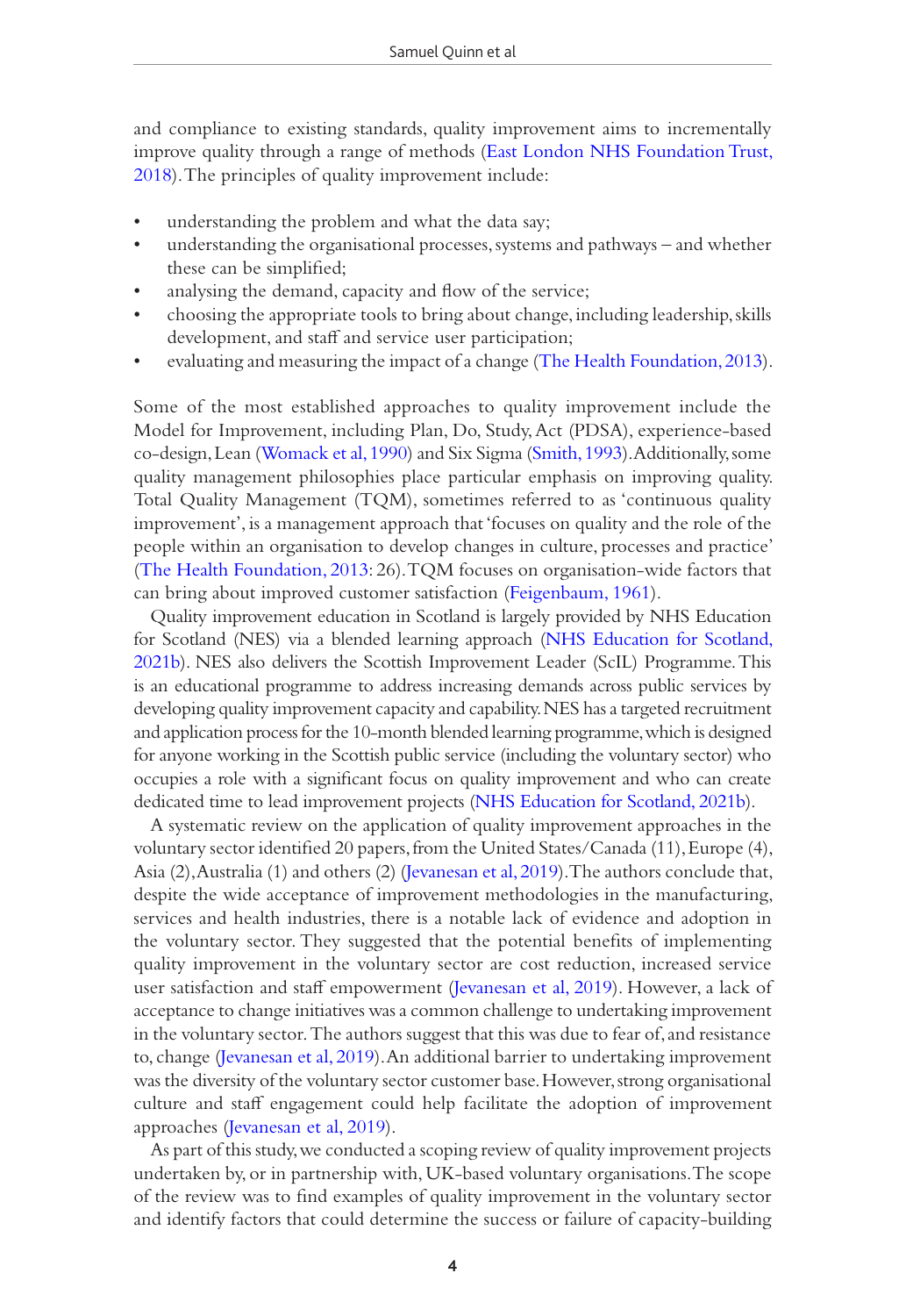initiatives. Capacity building was defined as the 'planned development of knowledge, skills and other capabilities of a system or an organisation to improve quality' ([Mery](#page-18-6)  [et al, 2017:](#page-18-6) 2). The lead reviewer extracted the studies and tabulated the findings using a framework approach ([Gale et al, 2013\)](#page-18-7). All of the papers were quality assessed using the NICE appraisal tool [\(NICE, 2012](#page-19-3)).

In line with [Jevanesan et al \(2019\)](#page-18-1), there were few examples of quality improvement within the voluntary sector in academic literature. We found only five papers on the subject. These consisted of small qualitative studies testing one-off educational programmes and capacity-building interventions; a Collaborative Learning Network for voluntary organisations [\(Steen and Mellor-Clark, 2020\)](#page-20-6), a project to improve waiting times in a charitable hospice using the Model for Improvement [\(Sime et al,](#page-20-7)  [2019](#page-20-7)), a Master's degree course [\(Netto et al, 2012](#page-19-4)), a peer-review programme ([Purcell](#page-19-5)  [and Hawtin, 2010](#page-19-5)) and an action research case study of organisational capacity building [\(Cairns et al, 2005](#page-17-7)). A summary of the findings of the review and quality ratings are presented in [Appendix 2](#page-22-1).

Despite the small pool of literature in this area, there was consistency in the factors reported to aid or hinder capacity-building activities. The analysis suggested two main factors that aided or hindered capacity building: whether sufficient time was dedicated to capacity building and whether there was organisational and management buy-in ([Purcell and Hawtin, 2010;](#page-19-5) [Netto et al, 2012;](#page-19-4) [Sime et al, 2019](#page-20-7); [Steen and](#page-20-6)  [Mellor-Clark, 2020](#page-20-6)). Other factors affecting the success of capacity-building activities included the credibility and appropriateness of what was on offer and the skill of the person delivering the intervention ([Purcell and Hawtin, 2010;](#page-19-5) [Netto et al, 2012](#page-19-4)).

While there were limited examples of quality improvement in the academic literature, this does not mean that improvement activity is not being undertaken. It is likely that many activities are unpublished or not shared widely outside their immediate context. But based on current evidence, it is difficult to conclude the extent of quality improvement activity in the Scottish voluntary sector. Furthermore, the current evidence base remains too limited to state conclusively that the aforementioned factors are central in determining the success of capacity building for quality improvement.

### **Research questions**

Despite the aspiration to support the implementation of quality improvement methods and expand quality improvement education beyond health ([Scottish Government,](#page-20-2)  [2018](#page-20-2)), there remains a lack of evidence regarding current experiences and knowledge of quality improvement in the voluntary sector ([Jevanesan et al, 2019](#page-18-1)). There are particular knowledge gaps regarding the experience of quality improvement among voluntary sector staff and students and little is known about how to build capability and capacity among the voluntary sector workforce to undertake quality improvement [\(Connolly et al, 2020\)](#page-17-8). This was the context for the collaborative project between the University of the West of Scotland and Health and Social Care Alliance Scotland (the ALLIANCE), which set out to answer the following questions:

- What quality improvement activity is currently undertaken in the Scottish voluntary sector?
- What are the enablers and barriers to building capacity for quality improvement in the voluntary sector?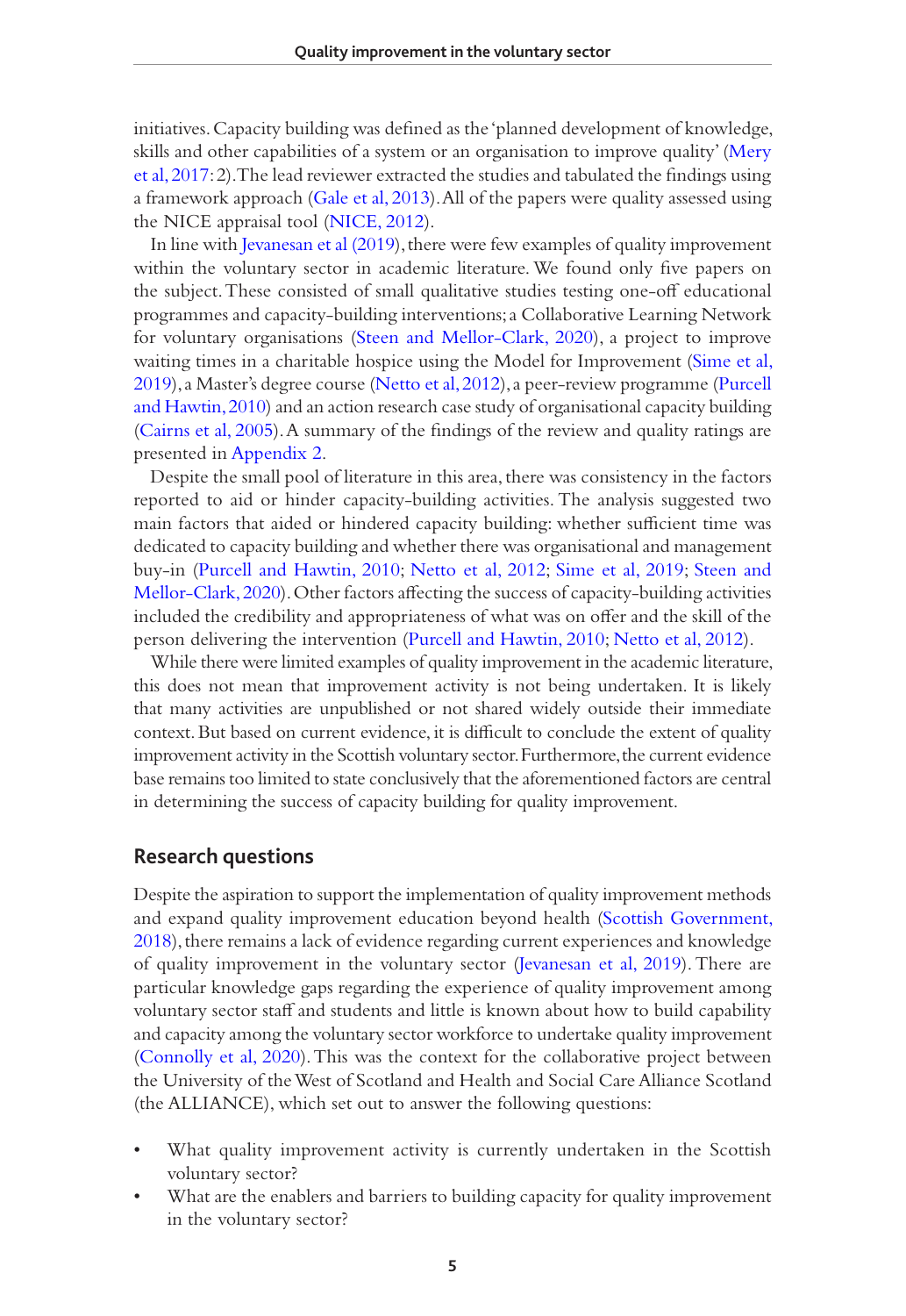- What educational provision is accessed by the voluntary sector workforce?
- What gaps exist in current educational provision?
- What is needed, in terms of educational provision, to facilitate capacity building for quality improvement in the voluntary sector?

This article reports the findings of the data collection, gap analysis and subsequent development of the educational competencies and sessions. The wider implications of these findings for the health and social care integration agenda are considered in the Discussion section.

#### **Methods**

A qualitative descriptive research design was utilised to provide a comprehensive summary of the events experienced by participants (Lambert and [Lambert, 2012\)](#page-18-8). Between April 2019 and March 2020, a literature review, interviews, focus groups and a gap analysis were completed; these activities informed the development of co-produced educational sessions. The study received ethical approval from the University of the West of Scotland's ethics committee in June 2019. Due to the COVID-19 pandemic, further testing of the educational sessions was deferred.

*Recruitment:* Participants were recruited through fliers distributed at ALLIANCE events and circulated through the ALLIANCE Member's Network. Individuals who expressed an interest were invited to participate in an interview or focus group. Health and social care students, who had the experience of working within the voluntary sector, were recruited through a flier circulated via email at the University of the West of Scotland.

*Sampling:* A convenience sampling approach was used to identify and approach individuals who worked in health and social care and who were likely to have pre-existing knowledge of and interest in quality improvement or had expressed an interest in the study. We also used a snowballing approach to reach participants initially unknown to us ([Lavrakas, 2008\)](#page-18-9). Participants received an information sheet about the study and informed consent was obtained.

*Data collection:* To establish what quality improvement activity was currently undertaken and identify enablers and barriers to building capacity for quality improvement in the voluntary sector, we conducted 21 qualitative semi-structured face-to-face interviews. Of the voluntary sector participants, six held strategic roles, five were in a managerial role and three had frontline service delivery roles. The remaining seven interviews were conducted with strategic figures in the public sector, including representatives from the NHS  $(n=3)$ , the Scottish government  $(n=2)$ , the Care Inspectorate (n=1) and the Scottish Social Services Council (n=1).

Five focus groups were conducted in Scotland: three across the central belt, one in the Highlands and one in the Scottish borders. Twenty participants were in frontline service delivery roles and came from across 18 voluntary organisations. Seven were health and social care students who had the experience of working within the voluntary sector. This mix provided a variety of experience across a diversity of workplace contexts. A full breakdown of participating organisations is provided in [Appendix 3.](#page-23-0)

The interview and focus group schedules were developed iteratively, with outcomes from previous data collection used to further refine the wording of the questions. The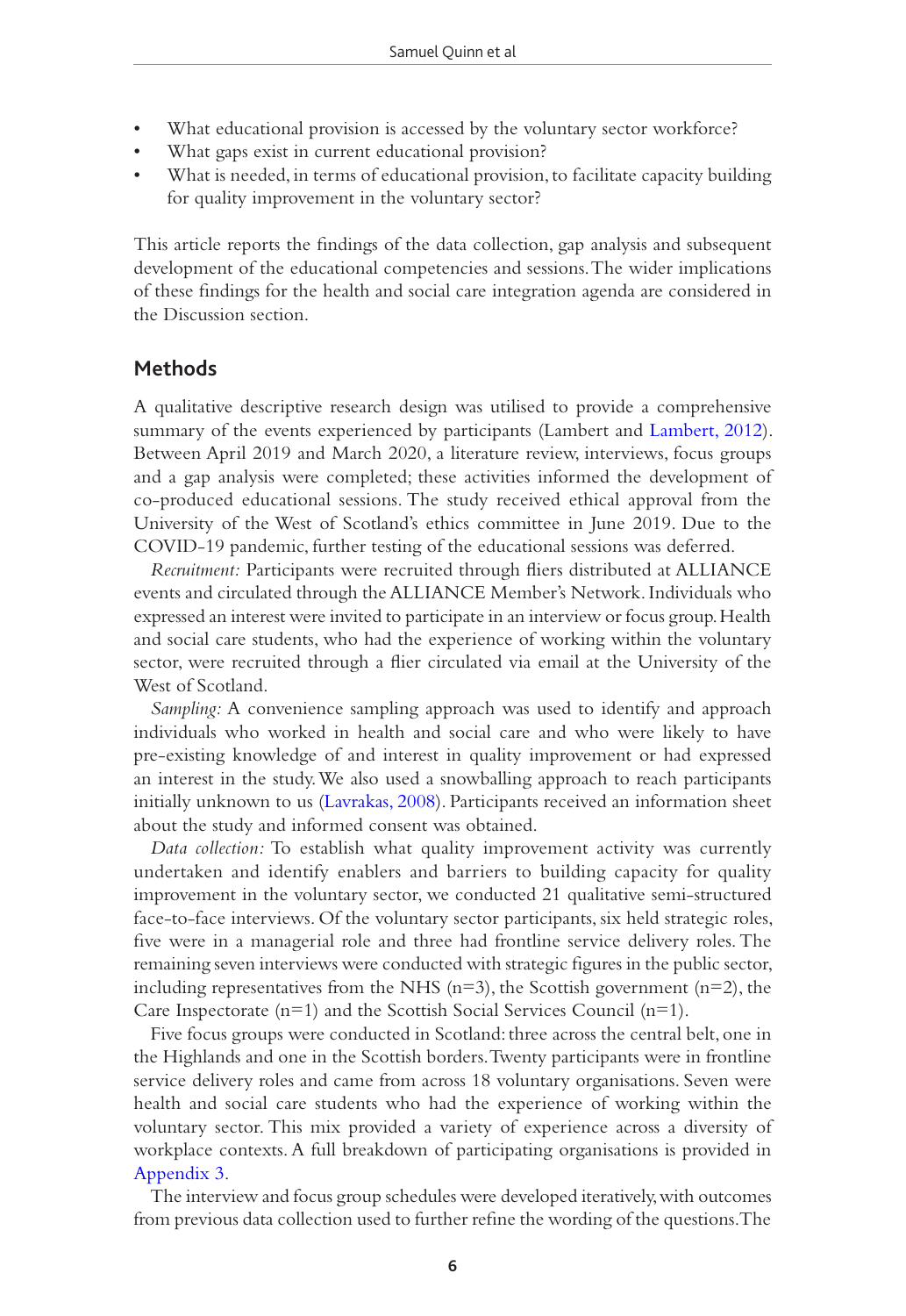broad areas that were explored were participants' experience of quality improvement, their perceptions about the enablers and barriers to building capacity for quality improvement within the voluntary sector, and the perceived gaps in current quality improvement training and resources for the voluntary sector.

*Data analysis:* Handwritten notes were collected in place of audio-recorded data. While handwritten notes allowed for quick transcription, we acknowledge that this approach was limited in the way that it relies on instantaneous interpretation of data by the researcher, who may prioritise some types of data over others, risking bias. To enhance trustworthiness, data collection was conducted with two members of the research team present taking notes. Notes were then compared to ensure consistency in the accounts. Handwritten notes from the data collection were transcribed into a framework analysis [\(Pacheco-Vega, 2014](#page-19-6)).

Framework analysis is a qualitative method whereby data are tabulated and sorted into key issues and themes using five steps: familiarisation; identifying a thematic framework; indexing; charting; and mapping and interpretation [\(Ritchie and Spencer,](#page-19-7)  [2002\)](#page-19-7). This approach allowed the interview and focus group data to be structured and analysed, before being synthesised with the literature review in the gap analysis. The interpretation of the data was guided by the pre-identified research aims.

*Educational gap analysis*: A gap analysis compares what currently exists against what is desired by stakeholders [\(Brown and Dodd, 1998](#page-17-9)). To achieve this we synthesised the findings from the literature review and framework analysis to identify key gaps in existing quality improvement educational provision. We utilised a four-step framework that would allow us to identify specific educational competencies for the voluntary sector workforce, which could then be used to form the basis of the educational sessions [\(Touzery et al, 2015\)](#page-21-1).

### **Findings**

Findings from the interviews and focus groups are reported under the following headings: quality improvement activity undertaken in the voluntary sector; building capacity for improvement within the voluntary sector; and educational provision and current gaps.

#### *Quality improvement activity undertaken in the voluntary sector*

When asked about quality improvement in the voluntary sector, some participants from organisations with in-house quality departments and third sector interfaces (TSIs) cited the use of the European Framework for Quality Management (EFQM) or Practical Quality Assurance System for Small Organisations (PQASSO, now Trusted Charity) as evidence of undertaking quality improvement. This could indicate a blurring of the distinction between quality management and quality improvement.

'We use the EFQM. It's pretty straightforward when you know what you're doing. I like it because you can use it as a framework to set standard indicators.' (Frontline focus group participant  $\#1$ )

'You do want that wee quality assurance badge, to evidence that you are better than these false flag organisations that just take people's money.' (Frontline focus group participant  $#3$ )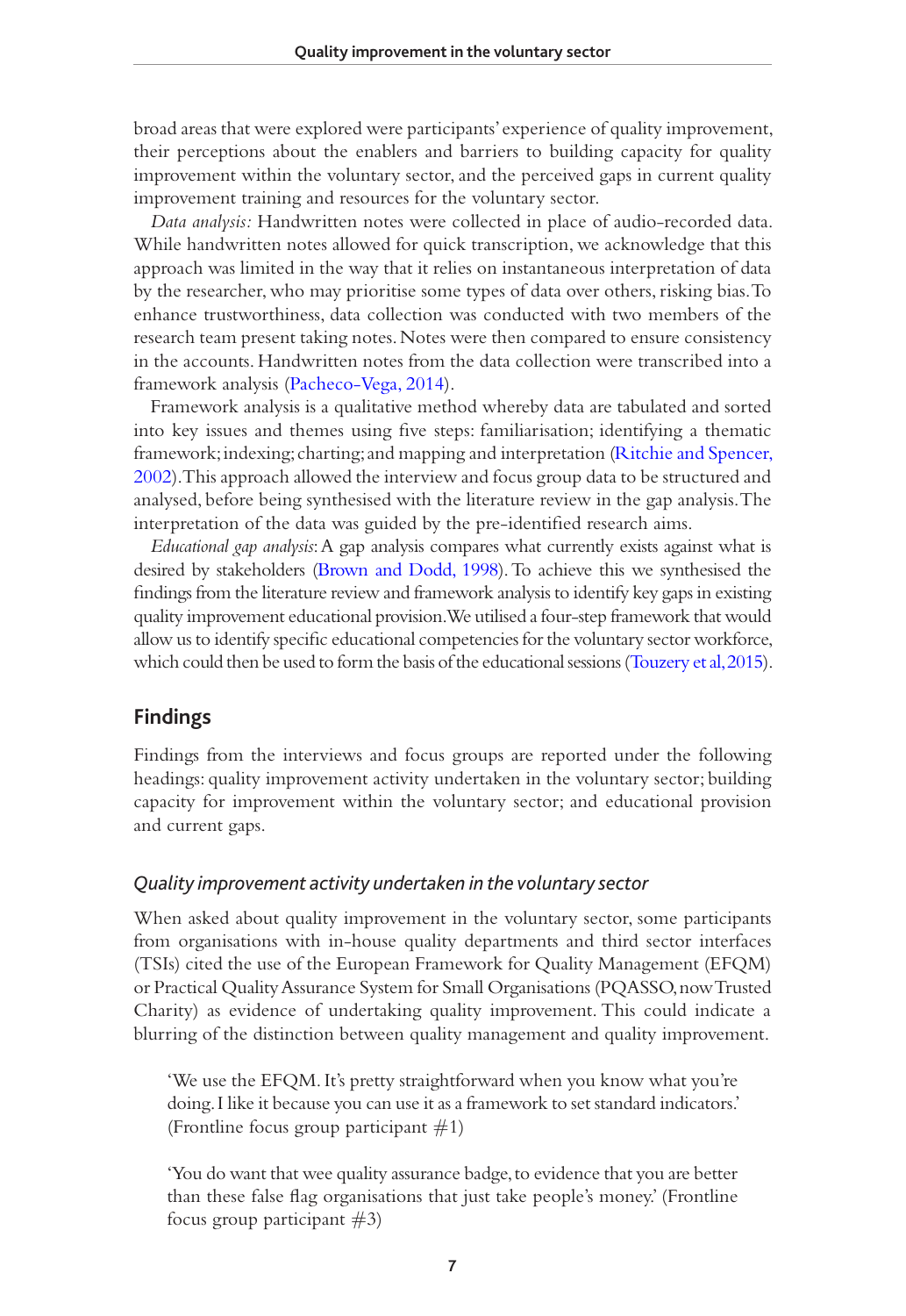Participants who used the EFQM were comfortable identifying the benefits of quality management frameworks. As found by Al-Tabbaa et al ([2013](#page-17-5)), voluntary sector participants praised the accessible language of the EFQM and cited the funder-recognised accreditation as a reason for adoption. Echoing the findings of [Cairns et al \(2005\)](#page-17-7), participants praised the PQASSO framework for its relevance to the voluntary sector, low financial cost, low administration time and 'quality mark' accreditation. However, while participants recognised that these tools could provide useful benchmarks and identify areas for improvement within the organisation, practical examples of quality improvement deriving from these frameworks were scarce.

Smaller voluntary sector organisations reported challenges sourcing appropriate quality improvement resources. TSIs provide a single point of access for support and advice for the organisations within their local areas. However, although they support the sector, they do not always have the capacity or knowledge to support the adoption of quality improvement.

'I think having a body that can facilitate QI [quality improvement] training across the voluntary sector in a way that people want to engage with. TSIs use EFQM but we could play a role in disseminating QI methods. We currently do a lot of work teaching social enterprises how to make their organisation more efficient and building capability so they are able to compete for public sector tenders.' (Strategic leader interview #5)

'I approached my local third sector interface and asked for recommendations for a quality framework but received no guidance.' (Frontline focus group participant  $#4$ )

The lack of help received from a local TSI led one focus group participant to search for a quality improvement framework, which she reported was time-consuming and challenging. This was not atypical for participants from smaller organisations, and their approach to quality improvement was generally more ad-hoc and unsystematic. Smaller organisations tended to use various quality toolkits flexibly as and when they needed them. Examples of resources identified included the Advancing Quality Alliance's Introduction to Improvement [\(Advancing Quality Alliance, 2021](#page-17-10)), the Scottish Council for Voluntary Organisations' 'Big Picture' quality improvement tool [\(Scottish Council for Voluntary Organisations, 2009\)](#page-19-8) and the Lasting Difference toolkit [\(The Lasting Difference, 2020](#page-20-8)). Knowledge of tools came from internal organisational knowledge and personal research: "I dip in and out as I need to, I spend hours just googling things" (strategic leader interview  $\#1$ ).

Frontline staff and students were aware that the organisations they worked for used quality management frameworks, but had limited understanding and, often, very little direct experience of using them:

'EFQM is the main framework we're supposed to use. We picked three areas to improve using the EFQM process … one was strategy. I just remember there were a lot of tables and sticky notes. We still use it but don't refer to the actual guidance.' (Frontline focus group participant  $#2$ )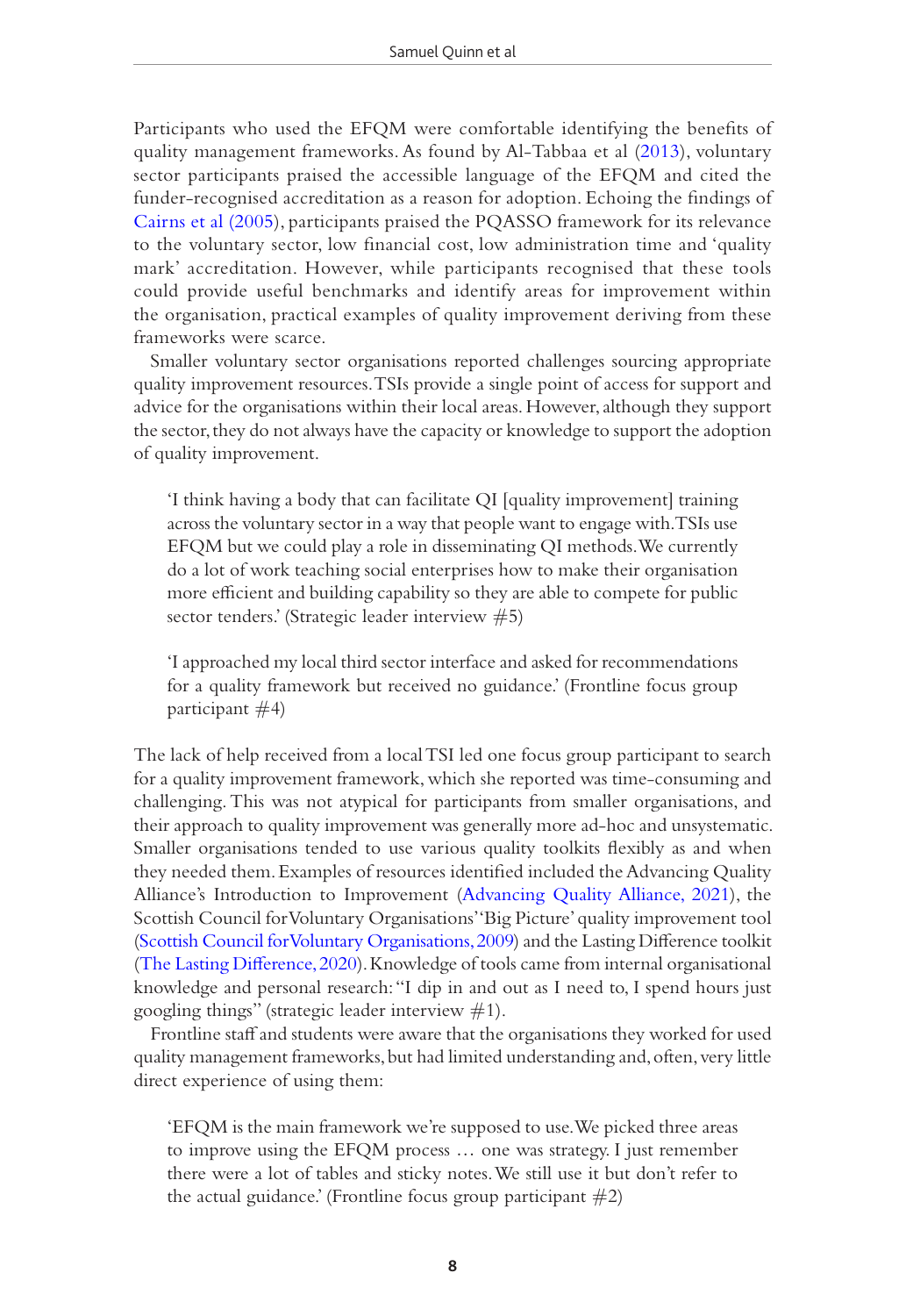It was primarily strategic and managerial participants who were able to provide illustrative examples of using quality improvement in their roles, as opposed to quality management. Examples of voluntary sector quality improvement identified by managers included: Winning Scotland Foundation's 'Growth Mindset' education programme ([Winning Scotland, 2019\)](#page-21-2), the 'Jigsaw Project' to co-design new pathways of intervention in mental health care in Glasgow [\(COPE Scotland, 2019\)](#page-17-11), a Scottish mental health charity's use of improvement methodology when redesigning the role of community champions ([See Me Scotland, 2021\)](#page-20-9) and the National Association for Care and Resettlement of Offenders' use of process mapping to identify flaws in a six-month youth offender programme, improve efficiency and use underutilised capacity [\(NACRO, 2007](#page-18-10)).

The project team was also directed to posters available through the NHS Education for Scotland's [\(2021a\)](#page-19-9) Quality Improvement Zone ([2021\)](#page-19-10) website, which details individual quality improvement projects undertaken by ScIL programme graduates. One example drawn from this was an employee from a national dementia charity, who conducted an improvement project to test whether Twitter was a useful platform to increase engagement with the public about dementia and the role of allied health professionals. We collated and analysed these examples and found there was little uniformity in the approaches taken to quality improvement, and the reporting of the exact improvement methodology was sometimes unclear. Participants tended to utilise one or two quality improvement tools (PDSA cycles, fishbone diagrams, process mapping) and often the project was driven by one or two key figures within the organisation.

Our findings showed that participants in strategic and management roles, who were often mandated to promote the practice of quality improvement within their organisation, tended to have more knowledge and examples of quality improvement application in the voluntary sector. Frontline participants' discussions centred on quality management frameworks rather than quality improvement.

## *Building capacity for quality improvement in the voluntary sector*

As part of the data collection, participants were asked about factors that acted as barriers or enablers to the adoption of quality improvement. Participants tended to find it easier to identify barriers. The economic climate and funding were major themes in the interviews and focus groups:

'Funding in the voluntary sector is tough. Training is compromised first when budgets are squeezed. There's a mentality that the sector doesn't have time and capacity for reflective learning, which is required in order to do quality improvement – there's a focus on frontline delivery. The consequence of this is there [is] no respite, which drives quality down.' (Strategic leader interview  $#10$ )

'The political and economic climate means that we are in competition when we should be collaborating. Instead, we are against each other and every time a local council finds a cheaper service, they use that, which removes funding from another organisation.' (Student focus group participant  $#5$ )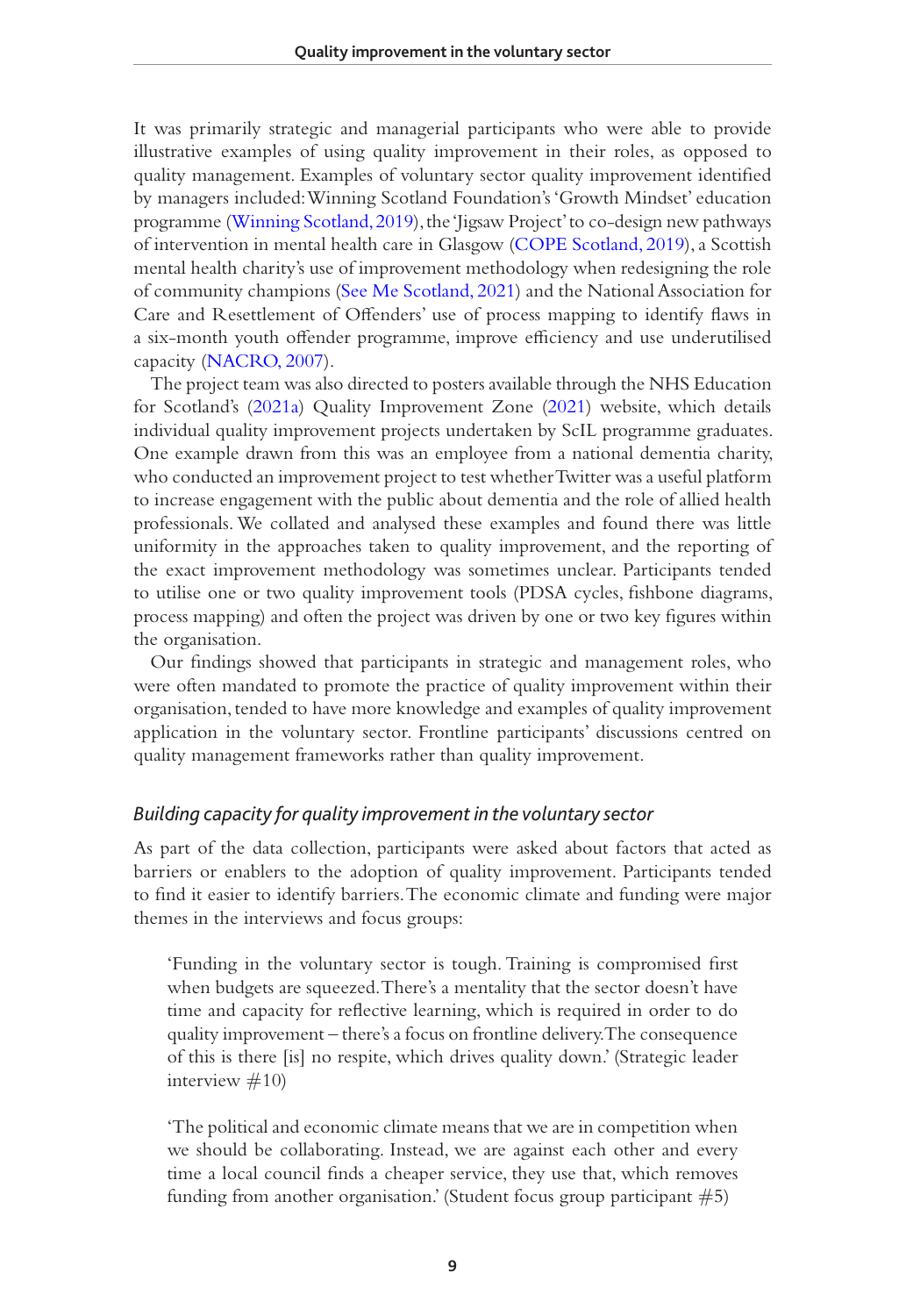Cutbacks and increased scrutiny have put voluntary organisations under tremendous pressure to remain operationally efficient and sustainable ([Al-Tabbaa et al, 2013](#page-17-5)). This has led to criticism that short-term strategic goals are prioritised over long-term competitiveness [\(Tranholt-Hochstein, 2015](#page-21-3)).

Participants identified 'short-termism' as a barrier, in terms of both inconsistent funding and high turnover in the workforce. Tied to this was another pertinent theme, that of time. Participants from smaller organisations reported difficulty releasing staff to attend training or delegating time to quality improvement activity. This reinforces a key finding from the review of existing literature: that sufficient time needs to be dedicated to capacity building ([Purcell and Hawtin, 2010](#page-19-5); [Netto et al, 2012;](#page-19-4) [Steen and Mellor-Clark, 2020](#page-20-6)).

There were also some differences in findings between focus groups conducted in the central belt and those conducted in rural areas (the Highlands and the Scottish borders). Highland and Scottish border focus group participants stressed that remote and rural geography could be a barrier to accessing training: "Rurality is a big issue up here. There's a Highland–central belt divide. All the training takes place in the central belt. It's expensive to attend because training always starts at 9am so you're taking hotel costs into account" (frontline focus group participant  $\#3$ ). The financial cost of and time to attend training often situated in the major cities, limited opportunities for stakeholders from rural areas to participate. Additionally, focus group participants noted that, while delivering training remotely might be a way to address this geographical divide, unreliable technology and a poor internet connection could prevent participation in digital training – an issue that is also reported in the literature [\(Reeve et al, 2016](#page-19-11); [Bach-Mortensen et al, 2018](#page-17-12)).

### *Educational provision and current gaps*

Participants identified 38 different educational resources spanning quality improvement, quality management and quality assurance. These included EFQM ([Quality Scotland,](#page-19-10)  [2021\)](#page-19-10), PQASSO [\(Evaluation Support Scotland, 2019](#page-18-11)), The Outcomes Star [\(Triangle](#page-21-4)  [Consulting Social Enterprise, 2021\)](#page-21-4) and [Education Scotland's \(2020\)](#page-17-13) 'How good is our third sector organisation?' resource document. Participants tended to access educational provision that was freely available and congruent with their role. These included Care Inspectorate improvement workshops [\(Care Inspectorate, 2018](#page-17-14)), online learning modules on the NHS Education for Scotland's ([2021a](#page-19-9)) Quality Improvement Zone, the NHS England and NHS Improvement website ([NHS England, 2021\)](#page-19-12), Getting It Right For Every Child ([Scottish Government, 2019\)](#page-20-10) and Investing in Volunteers [\(Volunteer Scotland, 2021](#page-21-5)). The full list of quality frameworks and education resources is available on the ALLIANCE website ([https://www.alliancescotland.org.uk/\)](https://www.alliancescotland.org.uk/).

The multitude of resources available and the synonymous use of terminology made it difficult for inexperienced participants to discern whether the education was about quality improvement, quality assurance or quality management. It has also been argued in the academic literature that opaque language creates barriers to adoption and implementation ([Walsh et al, 2016\)](#page-21-6). This lack of clarity around terminology was coupled with limited knowledge of and ability to select, appraise and implement relevant resources to meet their learning needs.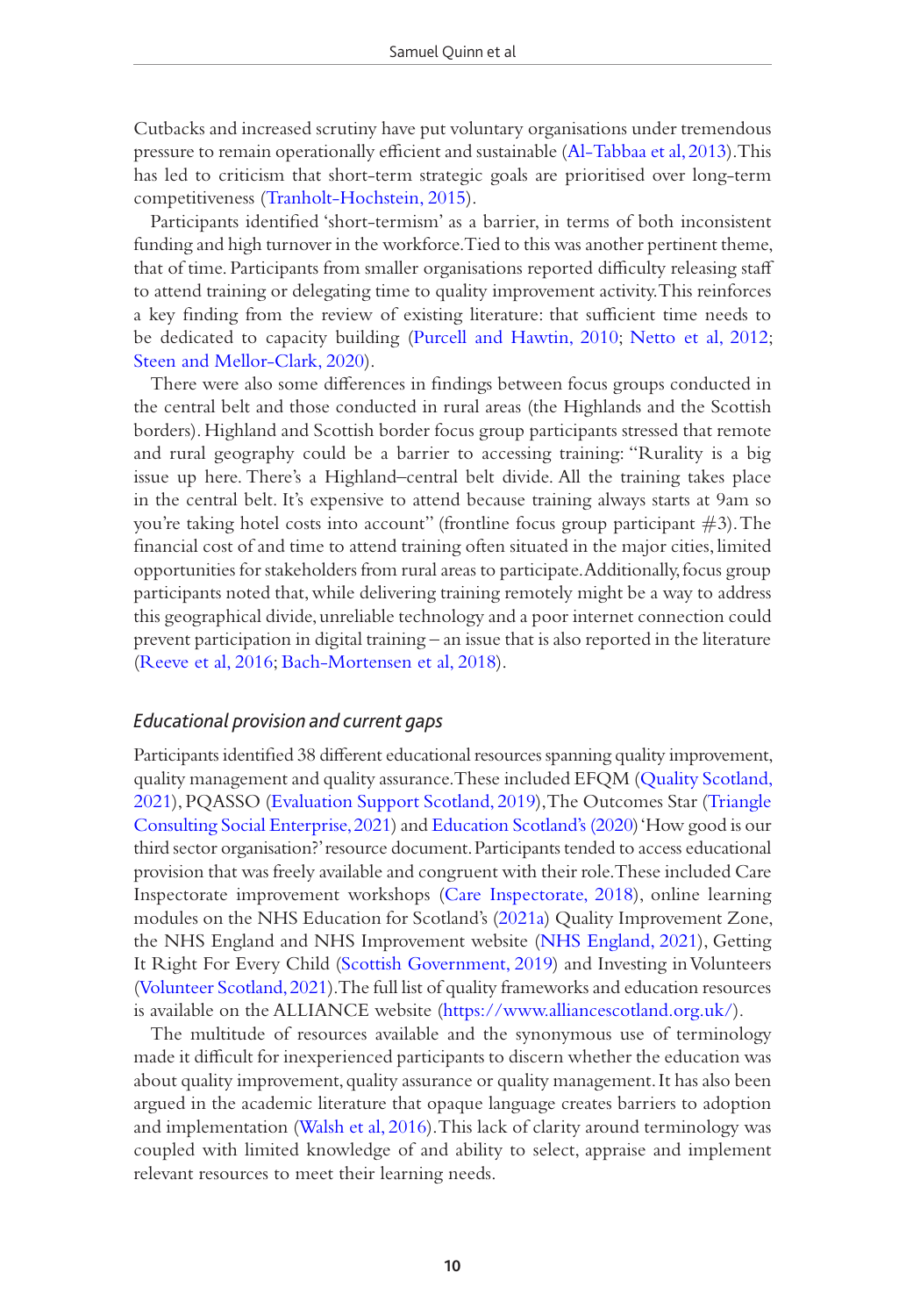'Language is different across resources and organisations. You need very plain English – explain what quality is and what improvement is.' (Frontline focus group participant  $\#2$ )

'It's a minefield – nobody knows what's for them!' (Frontline focus group participant  $#1$ )

The educational programme often advocated by strategic leaders and public sector figures was the Scottish Improvement Leaders (ScIL) programme. Three voluntary sector participants had completed the ScIL programme. ScIL graduates reported that the programme gave them 'credibility' and the 'currency' of being able to talk about quality improvement. The programme was praised for its blended learning approach and the learning retreats. It was critiqued for its significant time demands, cost and the health-focused content. "The support with the report writing and mentorship was good. I took issue with some of the other aspects … it was mostly NHS staff there and it was [a] very health-focused curriculum" (strategic leader interview  $\#9$ ). However, despite efforts to open up the ScIL programme to voluntary sector organisations, uptake has remained relatively low, with between one and two voluntary sector representatives per cohort of 20 learners. "It is difficult to get access to ScIL in the voluntary sector; it is very expensive and requires a clear commitment" (strategic leader interview #11). Participants representing NHS Education for Scotland agreed that further work was required to tailor the programme to a voluntary sector audience. "The three residentials were generally made up of people with a medical background; it was difficult to find any commonality with them. I found my own project to be different from the others and had to work hard to make it transferable" (strategic leader interview #12).

Some strategic public sector figures felt that ScIL, or a similar programme, could facilitate the adoption of quality improvement in the voluntary sector. However, there was a very strong view across voluntary sector participants, at all levels, that the voluntary sector is distinct from 'health' and that quality improvement cannot be something 'imposed' by the health sector. This conflict potentially has significant implications if the Scottish government intends for NHS Education for Scotland to have a key role in the expansion of quality improvement into the voluntary sector:

'Recognise the difference between sectors. NHS and health is prescriptive, more black/white – you are ill or you are not. The third sector is more grey … there's more than one way to do something. Don't take a regimented approach to building capacity for improvement in the voluntary sector … the third sector values co-creation and co-production.' (Strategic leader interview  $#9$ )

Frontline participants expressed concern that a focus on co-production and soft outcomes led to the negative perception that the voluntary sector was not evidencebased: "We perform things to a high quality but just don't have the tools to evidence it" (frontline focus group participant  $#4$ ).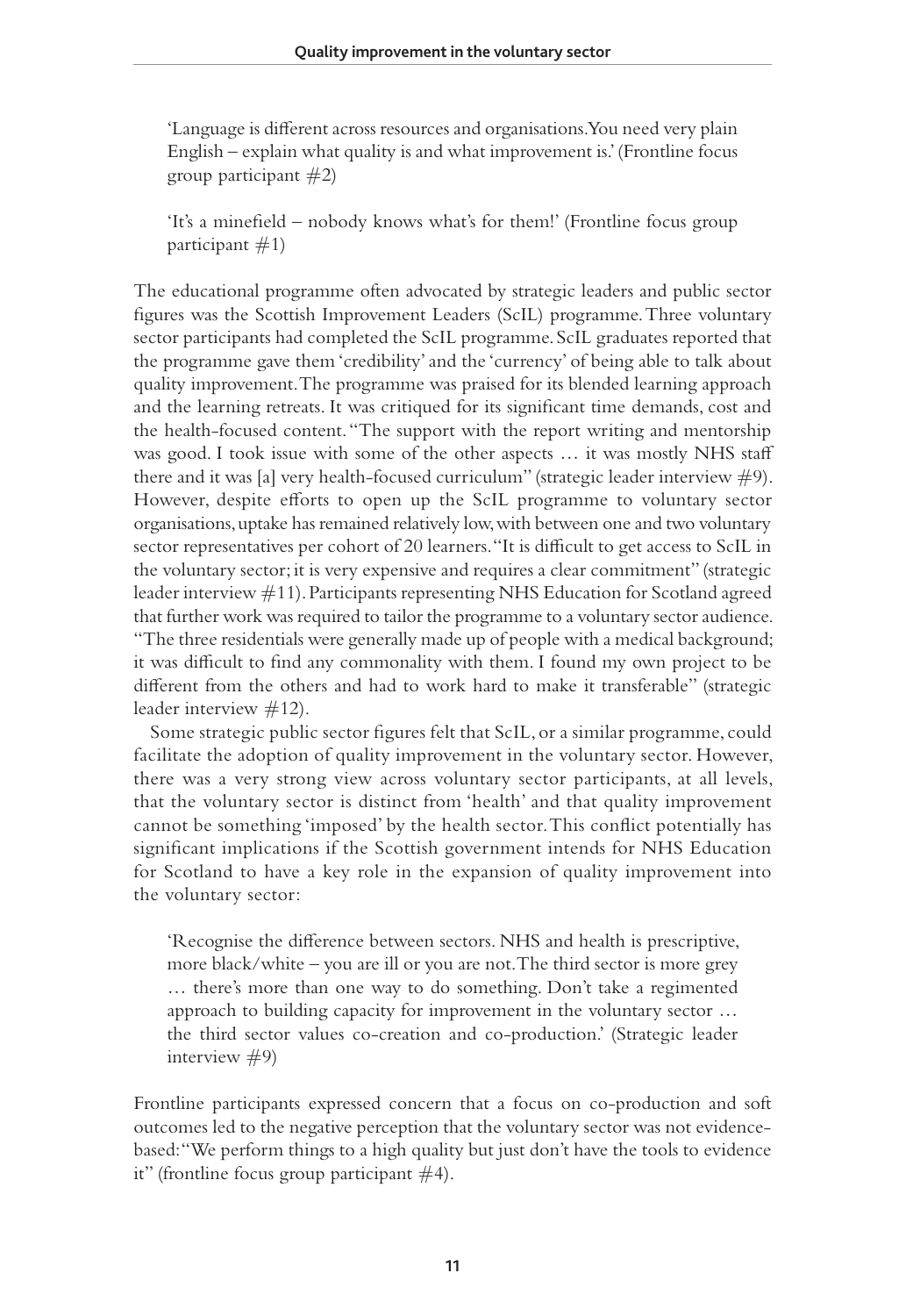'There are differences and gaps between the sectors. There is a temptation in the NHS to say 'we're doing so well' and ticking a box to say there has been third sector engagement, but not really doing community engagement or co-production. And then you've got some QI [quality improvement] gurus who are inclined to see subjective data as less valuable.' (Strategic leader interview #7)

Participants emphasised the importance of 'soft data' to the voluntary sector; suggestions included explaining how stories of a person's experiences and qualitative information are integral to the process of evidencing improvement. The importance of qualitative approaches to the voluntary sector is supported in [Moullin's \(2017\)](#page-18-12) review of the Public Sector Scorecard, which critiqued the scorecard's focus on quantitative data over qualitative data and human-related outputs.

Participants felt that the voluntary sector should have an equal role in shaping any quality improvement education that was intended to support the voluntary sector to use quality improvement. They wanted the delivery to adopt a 'coaching, not telling, approach', one that embraced co-production. They criticised the idea of a visiting expert in the field delivering a lecture to voluntary sector staff. They also felt that the content needed to include contextualised examples of voluntary sector quality improvement. They found some of the language of quality improvement inaccessible and some terminology sector-specific, for example they associated the term 'improvement science' with health.

'Don't get me started; they always use these acronyms and expect you to know what they mean.' (Frontline focus group participant  $\#1$ )

'There is a power issue raised by having "gurus" who speak quality improvement language coming in to educate staff; this is not co-creation or co-*production and goes against voluntary sector sensibilities*.' (Strategic leader interview #7)

Networking as a means of sharing improvement experience and examples of best practice was also a prevalent theme. There was a perceived lack of opportunities to share quality improvement experiences with colleagues: "When improvement projects are carried out, it doesn't mean you can implement it anywhere. Taking local context into account is important. Networking has a place … to share experiences of improvement. There might be some lessons others might be able to take away and adapt" (voluntary sector manager interview #8). Although improvement networks do exist – for example, the Q community ([The Health Foundation, 2021](#page-20-11)) and Quality Scotland's network meetings ([Quality Scotland, 2019](#page-19-13)) – most participants were unaware of them. There was an identified need to raise awareness of these and to develop voluntary sector opportunities to network and share quality improvement learning.

The findings of our data collection aligned with the findings of the review of quality management and quality improvement literature. Quality approaches receive a more positive response when they are seen to be sector-specific ([Cairns et al, 2005;](#page-17-7) [Manville and Barnard, 2008\)](#page-18-4). Furthermore, approaches that require a low time and financial investment are valued ([Purcell and Hawtin, 2010;](#page-19-5) [Netto et al, 2012](#page-19-4); [Steen and](#page-20-6)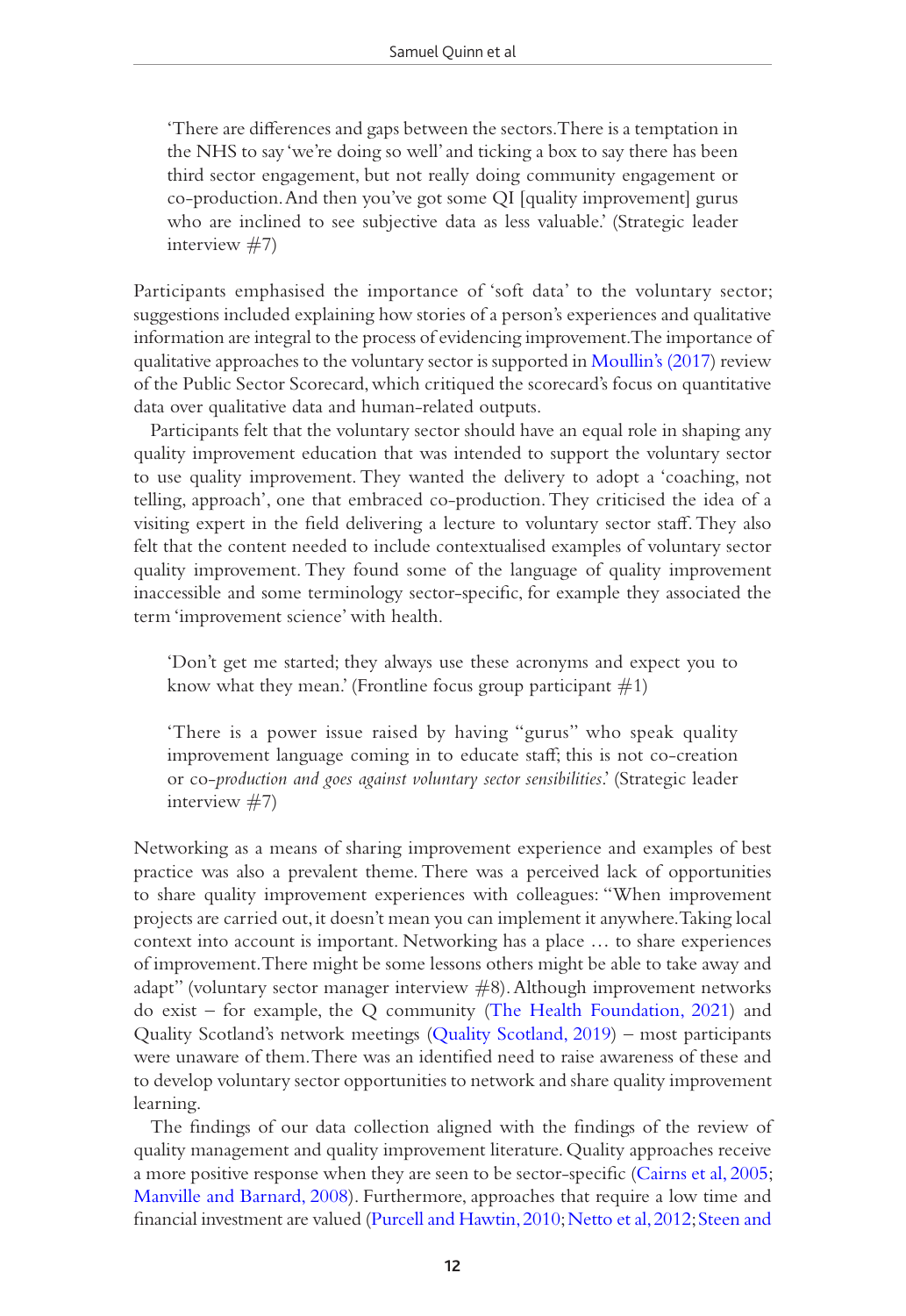[Mellor-Clark, 2020](#page-20-6)). Our findings also suggest that accessible language, appreciating the value of qualitative data and creating networking opportunities are key to facilitating the implementation of quality improvement within the voluntary sector.

#### **Co-design of educational sessions**

The first iteration of the educational provision was developed by the project team based on the findings of the educational gap analysis. These were then presented to a panel of cross-sector stakeholders, drawn from previous interviewees and focus group attendees. A consensus approach [\(Fink et al, 1984](#page-18-13)) was used to create a structured environment in which to review and refine the educational provision. Voluntary sector stakeholders identified a strong preference for blended learning (a mixture of taught online and in-person). They wanted an opportunity to be involved in the development of education and for the education to draw on contextualised examples of voluntary sector quality improvement. Stakeholders wanted the learning to be applied, through having an opportunity to progress an individual or organisational quality improvement project. They wanted reflective and peer-to-peer learning and sharing good practice to be integral to the design.

The findings of the gap analysis, the educational competencies (see [Figure 1\)](#page-13-0) and the three pilot educational sessions informed the design of the educational sessions. The three sessions developed are: 1. Introduction to Quality Improvement; 2. Quality Improvement in Practice; and 3. Sharing and Measuring Improvements.

The educational sessions were presented at a cross-sector Quality Improvement Educational Development Day, hosted by the ALLIANCE in February 2020. Participants at the event expressed a commitment to continued joint working to refine and test the sessions and to improve signposting to existing quality improvement provision. However, plans to pilot and refine the education were impacted by the COVID-19 pandemic [\(Nicola et al, 2020](#page-19-14)). This time was instead dedicated to the online dissemination of the project outputs.

#### <span id="page-13-0"></span>**Figure 1: Competencies for quality improvement education in the voluntary sector**

On completion of the educational sessions, participants will be able to:

- Understand how quality improvement models can support the experience of service users.
- Understand that developing quality improvement experience in an organisation can improve efficiency and productivity.
- Understand the key concepts of systems thinking.
- Reflect on their organisation and system with a view to proposing a change idea
- Recognise key improvement models relevant to a voluntary sector context
- Apply an improvement model to their practice in the voluntary sector
- Understand key methods for measuring improvement
- Demonstrate how they might measure improvement in their organisation.
- Identify suitable networks for learning and sharing quality improvement knowledge and experiences.
- Demonstrate knowledge of how to manage and communicate change in a voluntary sector setting.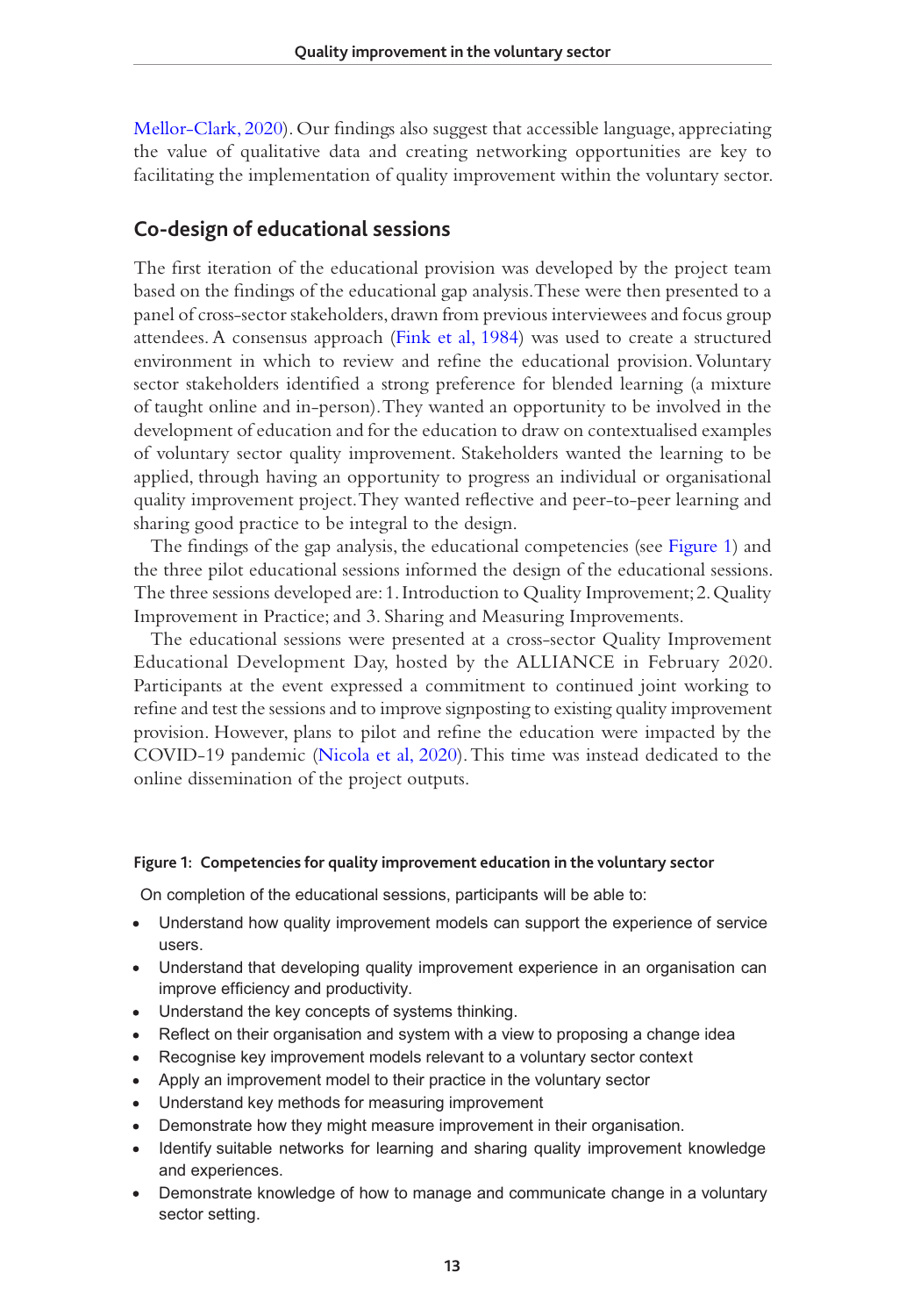#### **Discussion**

With the outbreak of the COVID-19 pandemic, and the health and social care sectors facing unprecedented pressure, there are renewed calls to hasten the adoption of quality improvement to improve care and ensure cost-effectiveness ([Fitzsimons, 2020;](#page-18-14) [Staines](#page-20-12)  [et al, 2020](#page-20-12)). The findings of our study question whether the current drive towards the adoption of quality improvement will benefit the voluntary sector and equip it to meet the challenges in the health and social care systems [\(Toma et al, 2018](#page-21-7)).

Our findings chimed with the current evidence which suggests that understanding and the application of quality improvement are variable. Quality improvement was associated with an investment of time and money. While strategic leaders tended to be well versed in quality improvement, frontline staff conflated quality improvement with aspects of quality management. While this may not seem surprising, many participants had a mandate for promoting quality improvement among colleagues. To this end, some sought advice from TSI organisations but received little support or guidance as quality improvement is not a mainstream methodology for TSIs. Many sought out low-cost education that was congruent to their role but found it difficult to ascertain the quality and content of educational offers available. Those who participated in existing education offers found them to be health focused, lacking in contextualised examples from the voluntary sector and difficult to transfer to the values and ethos of their organisational culture.

Frontline and strategic voluntary sector participants criticised the notion of having quality improvement forced on the sector and strongly emphasised the need to be equal partners in any drive to adopt quality improvement within the voluntary sector. This is an important consideration for those health and social care improvement bodies charged with implementing the current strategy of the Scottish government. Our findings suggest that if there is the perception that quality improvement is being imposed on the voluntary sector, this will be damaging to capacity-building efforts. Our findings indicate that future capacity building would do well to embrace voluntary sector sensibilities, take a co-production approach and create spaces for intra- and inter-sector learning and sharing. We argue that this will require going further than simply reframing existing offers from the health sector.

The recent Independent Review of Adult Social Care, undertaken by Derek Feeley [\(Scottish Government, 2021:](#page-20-13) 59), notes that the adoption of 'quality improvement methods will require a significant building of improvement capability at the point of social care support … we will have to create some kind of quality improvement infrastructure for this work'. The recommendations of the Feeley report have not yet progressed to implementation. Currently, there is no dominant improvement body within the Scottish voluntary sector, equivalent to NHS Education for Scotland for the health sector. It is therefore prudent to ask what the most effective means of building capacity for quality improvement in the voluntary sector are.

Based on the findings of this study, we suggest that existing infrastructure organisations for the voluntary sector, such as TSIs, may be well placed to support capacity building for quality improvement. We would also like to highlight the role that the higher education sector can play in educating and developing staff across all sectors. We offer a list of educational competencies [\(Figure 1\)](#page-13-0) as principles that may inform the development of future quality improvement education.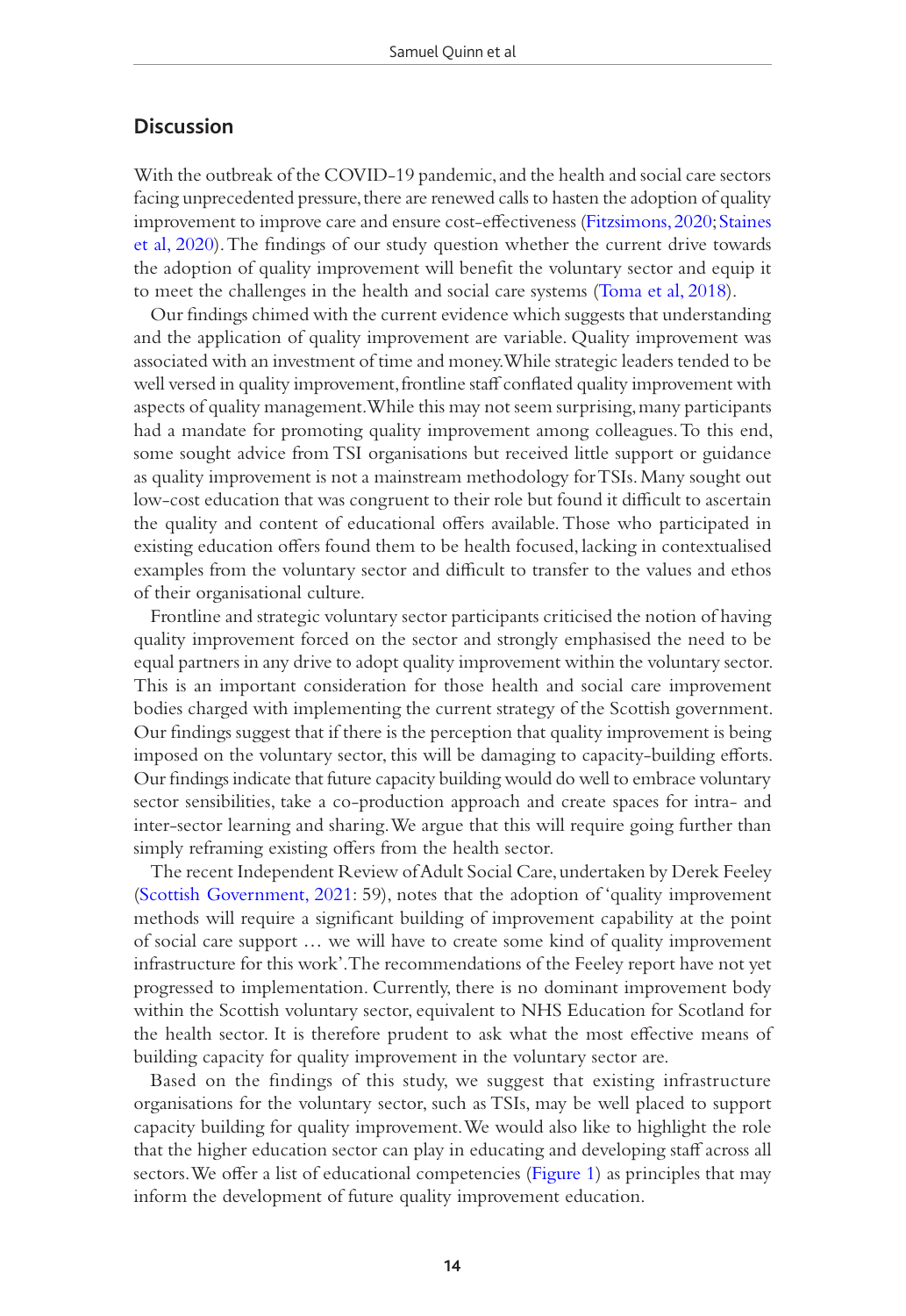The adoption of quality improvement in the voluntary sector in Scotland is less advanced than in the health and education sectors. This can be viewed as either a deficit or an opportunity. The Scottish government continues its commitment to investment in quality improvement education and this has recently been endorsed through the recommendations of the Independent Review of Adult Social Care in Scotland ([Scottish Government, 2021\)](#page-20-13). To promote this further, there are serious considerations and opportunities for politicians and policy makers regarding capacity building for improvement within the Scottish voluntary sector as an equal partner in developing quality improvement capacity and capability through equal access to national quality improvement and leadership programmes, thus supporting intra- and inter-sector collaborative learning to support the remobilisation and transformation of the public sector.

## *Implications for research, policy and practice*

- Based on our findings, we call for further research to address the knowledge gaps found in the literature – specifically, a mapping exercise or survey to gain a more detailed picture of what quality approaches are used by which voluntary sector organisations.
- A key aspect of the proposed educational sessions was the value of networking; there was a gap in the literature concerning this. Further research regarding the role of networking in facilitating the adoption of quality improvement would be beneficial.
- Based on the findings of the two rural focus groups, there is potential value in investigating the specific challenges faced by organisations in rural and remote areas doing quality improvement.
- Academic testing and refinement of the developed educational sessions/ competencies would prove beneficial for capacity building and the development of future education.
- With the incremental adoption of quality improvement in the voluntary sector, we question the current approach that the Scottish government and national bodies have taken to the recruitment and participation of the voluntary sector. We recommend that this is explored through a co-production and user-led approach.
- Despite having a potential platform to support the adoption of quality improvement, some infrastructure organisations may not yet have the capacity to do so. Further support is needed from the Scottish government to strengthen the capacity of infrastructure organisations, such as TSIs, to support quality improvement.
- For those with a role in quality improvement education, the use of contextualised examples, accessible language, qualitative data and opportunities to share good practice are key to effective quality improvement education.

### *Strengths and limitations*

In the wake of the Scottish government's commitment to invest in quality improvement education, this study has contributed new knowledge in this emergent area by providing an account of the current practice of quality improvement in the Scottish voluntary sector and identifying barriers to future capacity building for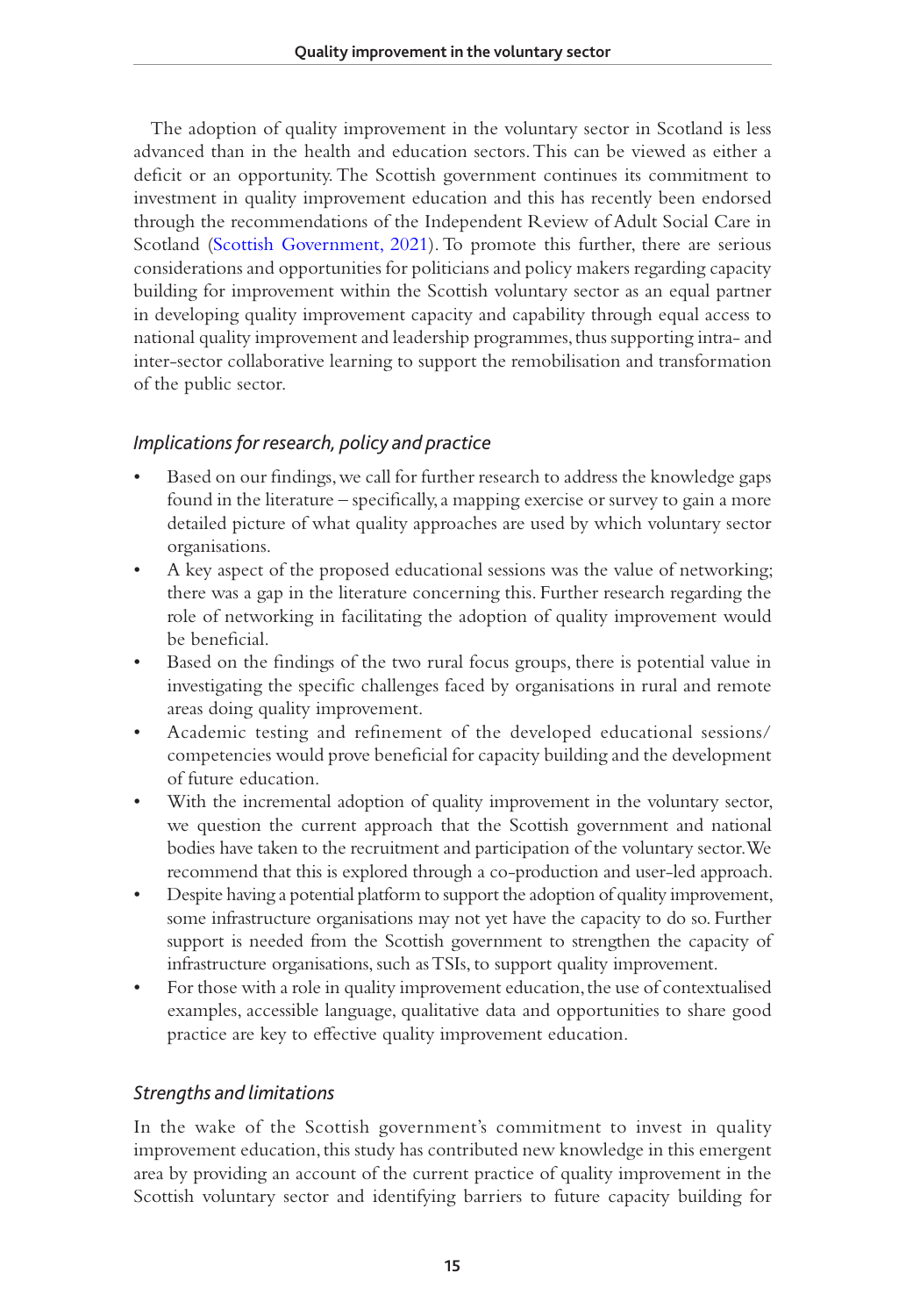improvement. While representatives from more than 30 organisations participated in the study, we recognise that this is not an exhaustive sample. Nevertheless, a diverse range of perspectives is represented from across the public and voluntary sectors, including frontline and strategic figures. A full breakdown of the study sample is presented in [Appendix 3](#page-23-0).

Due to time and resourcing constraints, three of our five focus groups were conducted across the central belt of Scotland. We were restricted to conducting a single focus group in the Highlands, and one in the Scottish Borders, limiting representation from more rural areas of Scotland. A key finding arising from the focus groups conducted in rural areas was that unreliable technology and the tendency for improvement organisations to be based in large cities made it difficult for organisations in more remote areas to engage with training. This highlights a need to consider the specific barriers faced by voluntary organisations based in rural or remote geographic areas – a possible area for future research.

We were also unable to proceed with the planned testing of the educational sessions developed from the findings due to the outbreak of COVID-19 and the difficulties many organisations faced managing the ongoing impact of the pandemic. The future testing of the educational competencies and sessions forms part of our recommendations.

### **Conclusion**

The health and social care integration agenda envisions the adoption of quality improvement across health and social care. Although quality improvement is promoted in health care education, practice and systems, there is limited understanding regarding experiences and knowledge of quality improvement in the voluntary sector. The findings of this qualitative descriptive study reveal a limited understanding and implementation of quality improvement approaches in the Scottish voluntary sector. For quality improvement to develop, we recommend that quality improvement resources and capacity-building activities are co-produced, including user-led experiences and grounded in contextualised sector-specific examples. There is an opportunity to embrace the recommendations of the Feeley report ([Scottish](#page-20-13)  [Government, 2021\)](#page-20-13) and create an infrastructure for quality improvement within the voluntary sector.

#### **Funding**

This work was supported by the Scottish Improvement Science Collaborating Centre (SISCC) under Grant P914SFC.

#### **Acknowledgements**

We would like to acknowledge Dr Caroline Sime for her role in guiding the early stages of the project. We are also grateful to colleagues at the Health and Social Care Alliance Scotland who gave us their time and expertise. Finally, thank you to the many participants who contributed to the project.

#### **Conflict of interest**

The authors declare that there is no conflict of interest.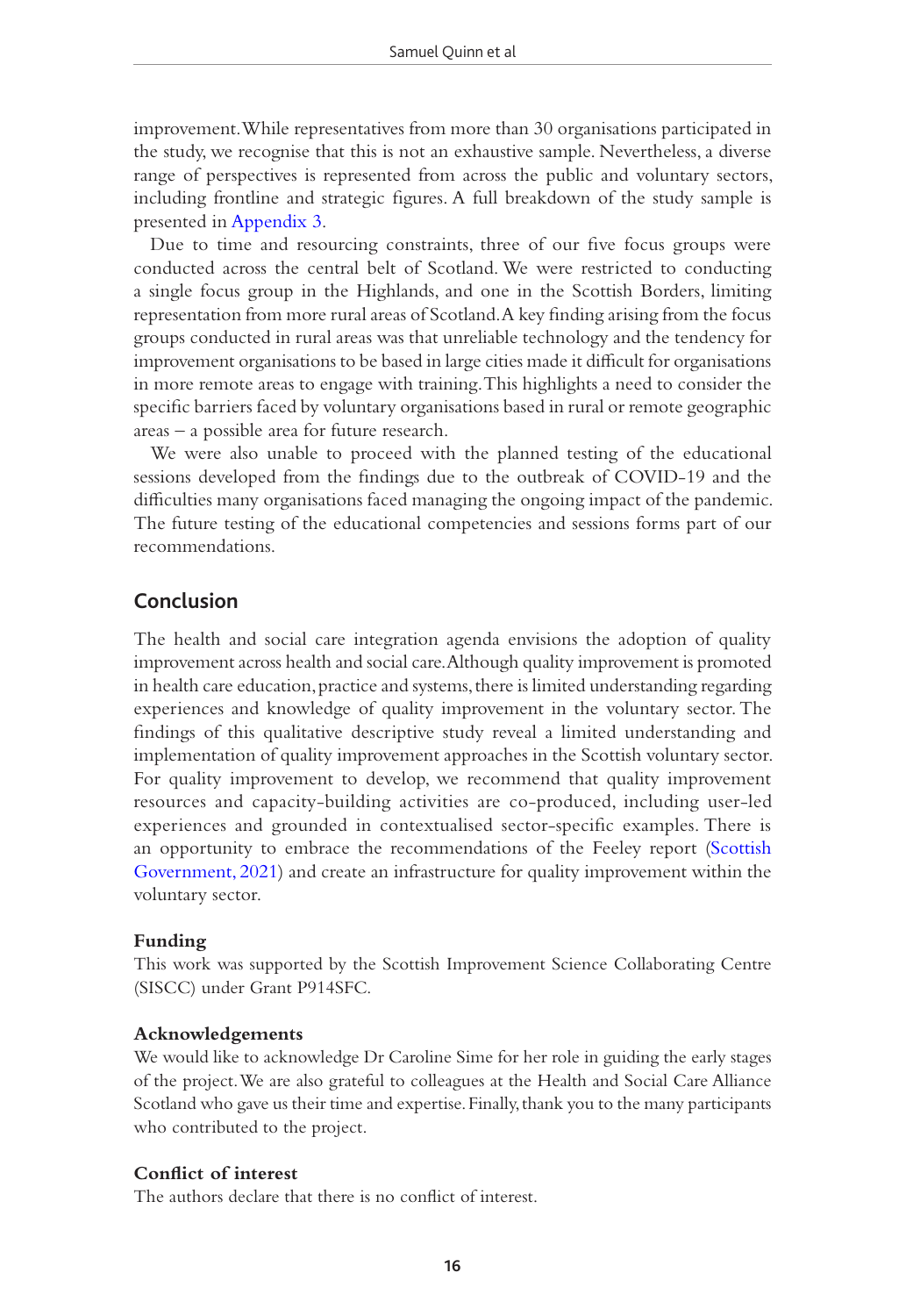#### **References**

- <span id="page-17-0"></span>Abrampah, N., Syed, S.B., Hirschhorn, L.R., Nambiar, B., Iqbal, U., Garcia-Elorrio, E., Chattu, V.K., Devnani, M. and Kelley, E. (2018) Quality improvement and emerging global health priorities, *International Journal for Quality in Health Care*, 30(1): 5–9. doi: [10.1093/intqhc/mzy007](https://doi.org/10.1093/intqhc/mzy007)
- <span id="page-17-10"></span>Advancing Quality Alliance (2021) Introduction to improvement, [https://aqua.nhs.](https://aqua.nhs.uk/events/introduction-to-improvement-2) [uk/events/introduction-to-improvement-2.](https://aqua.nhs.uk/events/introduction-to-improvement-2)
- <span id="page-17-5"></span>Al‐Tabbaa, O., Gadd, K. and Ankrah, S. (2013) Excellence models in the non‐profit context: strategies for continuous improvement, *International Journal of Quality & Reliability Management*, 30(5): 590–612.
- <span id="page-17-4"></span>American Society for Quality (2021) What is a Quality Management System (QMS)?, [https://asq.org/quality-resources/quality-management-system.](https://asq.org/quality-resources/quality-management-system)
- <span id="page-17-2"></span>Audit Scotland (2015) *Health and Social Care Series: Health and Social Care Integration*, Edinburgh: Audit Scotland, [https://www.audit-scotland.gov.uk/uploads/docs/](https://www.audit-scotland.gov.uk/uploads/docs/report/2015/nr_151203_health_socialcare.pdf) [report/2015/nr\\_151203\\_health\\_socialcare.pdf.](https://www.audit-scotland.gov.uk/uploads/docs/report/2015/nr_151203_health_socialcare.pdf)
- <span id="page-17-12"></span>Bach-Mortensen, A.M., Lange, B.C.L. and Montgomery, P. (2018) Barriers and facilitators to implementing evidence-based interventions among third sector organisations: a systematic review, *Implementation Science*, 13(1): 1–19. doi: [10.1186/](https://doi.org/10.1186/s13012-018-0789-7) [s13012-018-0789-7](https://doi.org/10.1186/s13012-018-0789-7)
- <span id="page-17-1"></span>Baines, D., Charlesworth, S. and Turner, D. (2014) Lean social care and worker identity: the role of outcomes, supervision and mission, *Critical Social Policy*, 34(4): 433–53. doi: [10.1177/0261018314538799](https://doi.org/10.1177/0261018314538799)
- <span id="page-17-9"></span>Brown, F.W. and Dodd, N. (1998) Utilising organisational culture gap analysis to determine human resource development needs, *Leadership and Organisation Development*, 19(7): 374–85. doi: [10.1108/01437739810242531](https://doi.org/10.1108/01437739810242531)
- Cairns, B., Harris, M., Hutchison, R. and Tricker, M. (2005) Improving performance? The adoption and implementation of quality systems in U.K. non-profits, *Non-profit Management and Leadership*, 16(2): 135–51. doi: [10.1002/nml.97](https://doi.org/10.1002/nml.97)
- <span id="page-17-7"></span>Cairns, B., Harris, M. and Young, P. (2005) Building the capacity of the voluntary non-profit sector: challenges of theory and practice, *International Journal of Public Administration*, 28(9–10): 869–85. doi: [10.1081/PAD-200067377](https://doi.org/10.1081/PAD-200067377)
- <span id="page-17-14"></span>Care Inspectorate (2018) *Are You Too Busy to Improve? Webinar by the Care Inspectorate*, Dundee: Care Inspectorate, [https://www.youtube.com/watch?v=IS0QYG3OWtc.](https://www.youtube.com/watch?v=IS0QYG3OWtc)
- <span id="page-17-3"></span>Care Inspectorate (2019) *Care Inspectorate Improvement Strategy 2019–2022*, Dundee: Care Inspectorate, [https://hub.careinspectorate.com/media/3871/care](https://hub.careinspectorate.com/media/3871/care-inspectorate-improvement-strategy-2019﻿–﻿2022.pdf)[inspectorate-improvement-strategy-2019–2022.pdf](https://hub.careinspectorate.com/media/3871/care-inspectorate-improvement-strategy-2019﻿–﻿2022.pdf).
- <span id="page-17-8"></span>Connolly, J., Munro, A., McGillivray, D., Anderson, J., Gray, N. and Tomas, M. (2020) *How Co-production and Co-creation is Understood, Implemented and Sustained as Part of Improvement Programme Delivery within the Health and Social Care Context in Scotland*, Dundee: Dundee Scottish Improvement Science Collaborating Centre.
- <span id="page-17-11"></span>COPE Scotland. (2019) *COPE Scotland View of the Jigsaw Project 2017–2019*, Glasgow: COPE Scotland, [https://mk0voluntaryheaenrww.kinstacdn.com/wp-content/](https://mk0voluntaryheaenrww.kinstacdn.com/wp-content/uploads/2019/07/Cope-Jigsaw-Report.pdf) [uploads/2019/07/Cope-Jigsaw-Report.pdf](https://mk0voluntaryheaenrww.kinstacdn.com/wp-content/uploads/2019/07/Cope-Jigsaw-Report.pdf).
- <span id="page-17-6"></span>East London NHS Foundation Trust (2018) *ELFT's Quality Management System*, East London: ELFT, [https://qi.elft.nhs.uk/elfts-quality-management-system.](https://qi.elft.nhs.uk/elfts-quality-management-system)
- <span id="page-17-13"></span>Education Scotland (2020) How good is our third sector organisation?, [https://education.](https://education.gov.scot/improvement/self-evaluation/how-good-is-our-third-sector-organisation) [gov.scot/improvement/self-evaluation/how-good-is-our-third-sector-organisation.](https://education.gov.scot/improvement/self-evaluation/how-good-is-our-third-sector-organisation)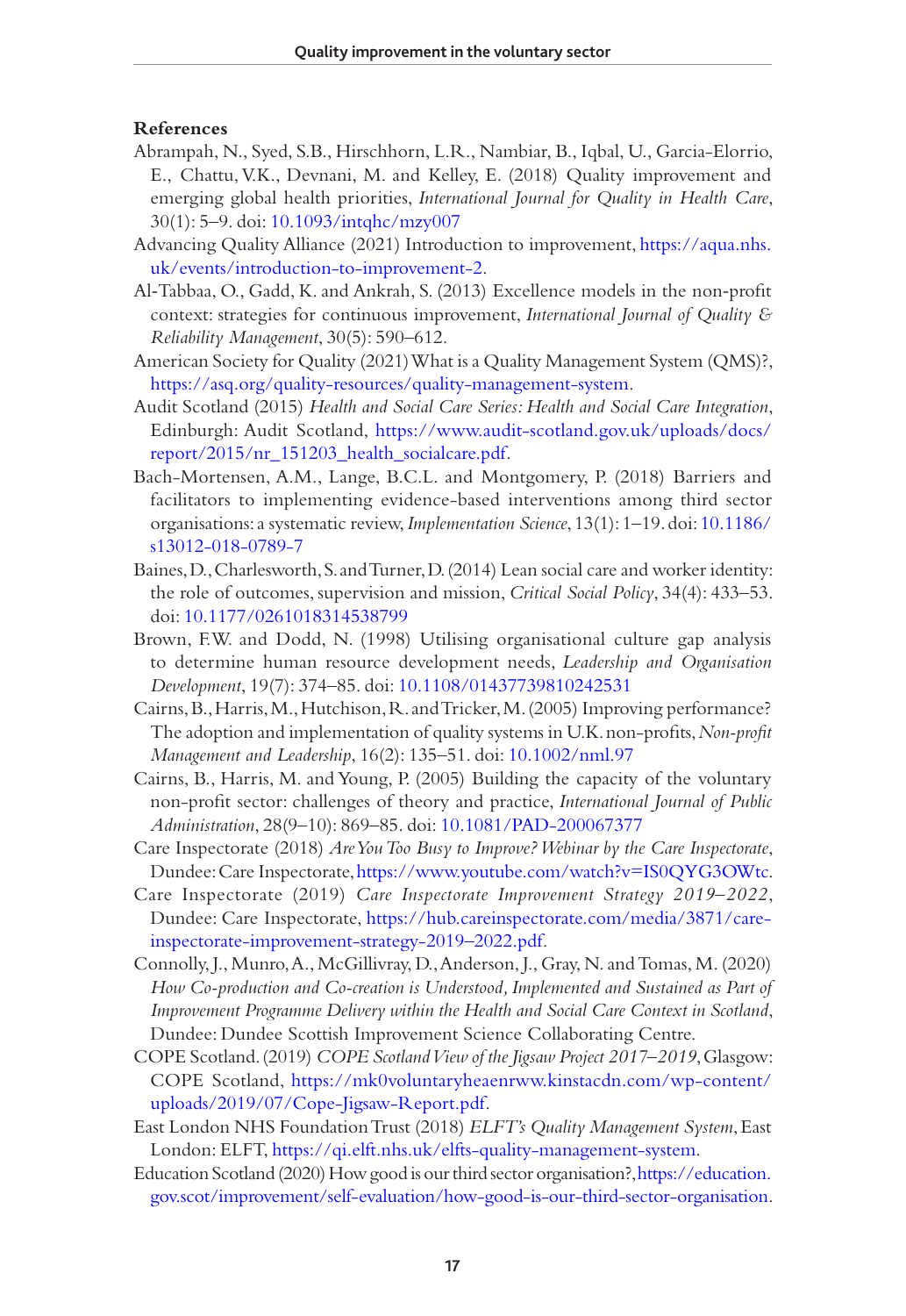<span id="page-18-11"></span>Evaluation Support Scotland (2019) *PQASSO: Practical Quality Assurance System for Small Organisations*, Edinburgh: ESS, [https://evaluationsupportscotland.org.uk/](https://evaluationsupportscotland.org.uk/resources/pqasso-practical-quality-assurance-system-for-small-organisations) [resources/pqasso-practical-quality-assurance-system-for-small-organisations.](https://evaluationsupportscotland.org.uk/resources/pqasso-practical-quality-assurance-system-for-small-organisations)

<span id="page-18-5"></span>Feigenbaum, A.V. (1961) *Total Quality Control*, New York: McGraw-Hill.

- <span id="page-18-13"></span>Fink, A., Kosecoff, J., Chassin, M. and Brook, R.H. (1984) Consensus methods: characteristics and guidelines for use, *American Journal of Public Health*, 74(9): 979–83. doi: [10.2105/AJPH.74.9.979](https://doi.org/10.2105/AJPH.74.9.979)
- <span id="page-18-14"></span>Fitzsimons, J. (2020) Quality and safety in the time of coronavirus: design better, learn faster, *International Journal for Quality in Health Care*, 33(1): 1–5.
- <span id="page-18-2"></span>Flynn, B. B. (1994) The relationship between quality management practices, infrastructure and fast product innovation, *Benchmarking for Quality Management and Technology*, 1(1): 48–64.
- <span id="page-18-7"></span>Gale, N.K., Heath, G., Cameron, E., Rashid, S. and Redwood, S. (2013) Using the framework method for the analysis of qualitative data in multi-disciplinary health research, *BMC Medical Research Methodology*, 13(1): 1–8. doi: [10.1186/1471-2288-13-1](https://doi.org/10.1186/1471-2288-13-1)
- <span id="page-18-15"></span>German Health Alliance (2015) *Managing Health Facilities in Low-resource Settings: Quality and Safe Services*, Berlin: GHA E-Learning, [https://gha.](https://gha.health/e-learning-course-module-3) [health/e-learning-course-module-3.](https://gha.health/e-learning-course-module-3)
- <span id="page-18-1"></span>Jevanesan, T., Antony, J., Rodgers, B. and Prashar, A. (2019) Applications of continuous improvement methodologies in the voluntary sector: a systematic literature review*, Total Quality Management & Business Excellence*, 32(3): 431–47.
- <span id="page-18-0"></span>Knežević, B. and Marinković, V.D. (2019) Quality improvement in healthcare: towards integrated care models in the EU, *Tehnika*, 74(1): 147–51.
- <span id="page-18-8"></span>Lambert, V.A. and Lambert, C.E. (2012) Qualitative descriptive research: an acceptable design, *Pacific Rim International Journal of Nursing Research*, 16(4): 255–6.
- <span id="page-18-9"></span>Lavrakas, P. (2008) *Encyclopaedia of Survey Research Methods*, New York: Sage Publications.
- <span id="page-18-4"></span>Manville, G. and Barnard, S. (2008) *The adoption of the business excellence model in the third sector*, 12th Total Quality Management and Business Excellence Congress, 27-29 September, Scotland , [http://www.researchgate.net/publication/299427342\\_](http://www.researchgate.net/publication/299427342_The_adoption_of_the_business_excellence_model_in_t) [The\\_adoption\\_of\\_the\\_business\\_excellence\\_model\\_in\\_the\\_third\\_sector](http://www.researchgate.net/publication/299427342_The_adoption_of_the_business_excellence_model_in_t).
- <span id="page-18-6"></span>Mery, G., Dobrow, M.J., Baker, G.R., Im, J. and Brown, A. (2017) Evaluating investment in quality improvement capacity building: a systematic review, *BMJ Open*, 7(2): e012431. doi: [10.1136/bmjopen-2016-012431](https://doi.org/10.1136/bmjopen-2016-012431)
- <span id="page-18-3"></span>Morris, T. and Ogden, S.M. (2011) Funder demands for quality management in the non-profit sector: challenges and responses in a non-profit infrastructure network, *Public Money & Management*, 31(2): 99–106. doi: [10.1080/09540962.2011.560703](https://doi.org/10.1080/09540962.2011.560703)
- <span id="page-18-12"></span>Moullin, M. (2017) Improving and evaluating performance with the Public Sector Scorecard, *International Journal of Productivity and Performance Management*, 66(4): 442–58. doi: [10.1108/IJPPM-06-2015-0092](https://doi.org/10.1108/IJPPM-06-2015-0092)
- <span id="page-18-10"></span>NACRO (National Association for the Care and Resettlement of Offenders) (2007) *Effective Mental Health Care for Offenders: The Need for a Fresh Approach*, Newcastle upon Tyne: NACRO, [http://www.ohrn.nhs.uk/resource/policy/](http://www.ohrn.nhs.uk/resource/policy/nacroeffectivementalhealth.pdf) [nacroeffectivementalhealth.pdf.](http://www.ohrn.nhs.uk/resource/policy/nacroeffectivementalhealth.pdf)
- <span id="page-18-16"></span>National Council for Voluntary Organisations (2020) *UK Civil Society Almanac – Data. Trends. Insights*, London: NCVO, [https://beta.ncvo.org.uk/ncvo-publications/](https://beta.ncvo.org.uk/ncvo-publications/uk-civil-society-almanac-2021/) [uk-civil-society-almanac-2021/.](https://beta.ncvo.org.uk/ncvo-publications/uk-civil-society-almanac-2021/)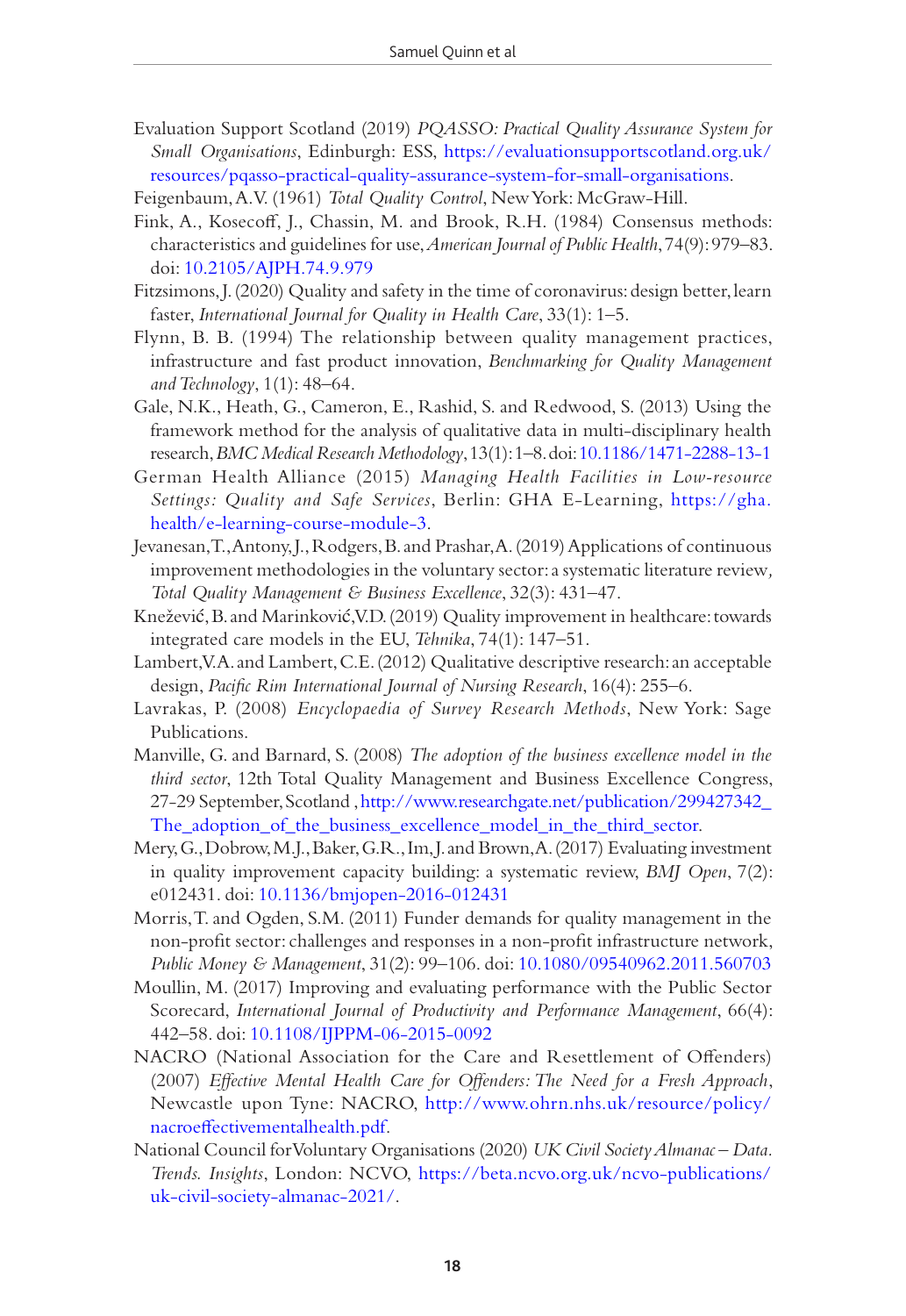- <span id="page-19-1"></span>National Lottery Community Fund (2020) *Corporate Plan: 2020 – 2023*, London: Community Fund, [https://www.tnlcommunityfund.org.uk/media/documents/](https://www.tnlcommunityfund.org.uk/media/documents/corporate-documents/TNLCF_Corporate_Plan_2020_2023.pdf?mtime=20200724093554﻿&﻿focal=none) [corporate-documents/TNLCF\\_Corporate\\_Plan\\_2020\\_2023.pdf?mtime=20200](https://www.tnlcommunityfund.org.uk/media/documents/corporate-documents/TNLCF_Corporate_Plan_2020_2023.pdf?mtime=20200724093554﻿&﻿focal=none) [724093554&focal=none](https://www.tnlcommunityfund.org.uk/media/documents/corporate-documents/TNLCF_Corporate_Plan_2020_2023.pdf?mtime=20200724093554﻿&﻿focal=none).
- <span id="page-19-4"></span>Netto, G., Kamenou, N., Venugopal, S. and Asghar, R. (2012) Capacity building in the minority ethnic voluntary sector: for whom, how and for what purpose?, *Policy & Politics*, 40(2): 245–61.
- <span id="page-19-9"></span>NHS Education for Scotland (2021a) *Quality Improvement Zone*, Edinburgh: NES, [https://learn.nes.nhs.scot/741/quality-improvement-zone.](https://learn.nes.nhs.scot/741/quality-improvement-zone)
- <span id="page-19-2"></span>NHS Education for Scotland (2021b) *Scottish Improvement Leader Programme (ScIL)*, Edinburgh: NES, [https://learn.nes.nhs.scot/813/quality-improvement-zone/](https://learn.nes.nhs.scot/813/quality-improvement-zone/learning-programmes/scottish-improvement-leader-programme-scil/) [learning-programmes/scottish-improvement-leader-programme-scil/](https://learn.nes.nhs.scot/813/quality-improvement-zone/learning-programmes/scottish-improvement-leader-programme-scil/).
- <span id="page-19-12"></span>NHS England (2021) *The Improvement Hub*, Leeds: NHS England, [https://www.](https://www.england.nhs.uk/improvement-hub) [england.nhs.uk/improvement-hub.](https://www.england.nhs.uk/improvement-hub)
- <span id="page-19-3"></span>NICE (National Institute for Health and Care Excellence) (2012) *Methods for the Development of NICE Public Health Guidance*, 3rd edn, London: Department of Health, [https://www.nice.org.uk/process/pmg4/chapter/](https://www.nice.org.uk/process/pmg4/chapter/appendix-h-quality-appraisal-checklist-qualitative-studies) [appendix-h-quality-appraisal-checklist-qualitative-studies.](https://www.nice.org.uk/process/pmg4/chapter/appendix-h-quality-appraisal-checklist-qualitative-studies)
- <span id="page-19-14"></span>Nicola, M., Alsafi, Z., Sohrabi, C., Kerwan, A., Al-Jabir, A., Iosifidis, C., Agha, M. and Agha, R. (2020) The socio-economic implications of the coronavirus pandemic (COVID-19): a review, *International Journal of Surgery*, 78(4): 185–93. doi: [10.1016/j.](https://doi.org/10.1016/j.ijsu.2020.04.018) [ijsu.2020.04.018](https://doi.org/10.1016/j.ijsu.2020.04.018)
- <span id="page-19-0"></span>Ovretveit, J. (2002) Improving the quality of health services in developing countries: lessons for the West, *Quality and Safety in Health Care*, 11(4): 301–2. doi: [10.1136/](https://doi.org/10.1136/qhc.11.4.301) [qhc.11.4.301](https://doi.org/10.1136/qhc.11.4.301)
- <span id="page-19-6"></span>Pacheco-Vega, R. (2014) *The Value of Handwritten Notes in Academic Research*, Mexico: FLASCO, [http://www.raulpacheco.org/2014/02/](http://www.raulpacheco.org/2014/02/the-value-of-handwritten-notes-in-academic-research) [the-value-of-handwritten-notes-in-academic-research](http://www.raulpacheco.org/2014/02/the-value-of-handwritten-notes-in-academic-research).
- <span id="page-19-5"></span>Purcell, M.E. and Hawtin, M. (2010) Piloting external peer review as a model for performance improvement in third-sector organizations, *Non-profit Management and Leadership*, 20(3): 357–74. doi: [10.1002/nml.258](https://doi.org/10.1002/nml.258)
- <span id="page-19-13"></span>Quality Scotland (2019) *Voluntary Sector Network*, Edinburgh: Quality Scotland, [https://](https://www.inscotland24.co.uk/Health-and-beauty/Voluntary-Organisations-Working-in-Scotland/Voluntary-Sector-Network-l58058.html) [www.inscotland24.co.uk/Health-and-beauty/Voluntary-Organisations-Working](https://www.inscotland24.co.uk/Health-and-beauty/Voluntary-Organisations-Working-in-Scotland/Voluntary-Sector-Network-l58058.html)[in-Scotland/Voluntary-Sector-Network-l58058.html](https://www.inscotland24.co.uk/Health-and-beauty/Voluntary-Organisations-Working-in-Scotland/Voluntary-Sector-Network-l58058.html).
- <span id="page-19-10"></span>Quality Scotland (2021) *European Foundation for Quality Management (EFQM) and The EFQM Model*, Edinburgh: Quality Scotland, [https://www.qualityscotland.](https://www.qualityscotland.co.uk/content/efqm) [co.uk/content/efqm](https://www.qualityscotland.co.uk/content/efqm).
- <span id="page-19-11"></span>Reeve, J., Cooper, L., Harrington, S., Rosbottom, P. and Watkins, J. (2016) Developing, delivering and evaluating primary mental health care: the co-production of a new complex intervention, *BMC Health Services Research*, 16(1): 1–13. doi: [10.1186/](https://doi.org/10.1186/s12913-016-1726-6) [s12913-016-1726-6](https://doi.org/10.1186/s12913-016-1726-6)
- <span id="page-19-7"></span>Ritchie, J. and Spencer, L. (2002) Qualitative data analysis for applied policy research, in M. Huberman and M.B. Miles (eds) *The Qualitative Researcher's Companion*, London: SAGE Publications, pp 305–29.
- <span id="page-19-8"></span>Scottish Council for Voluntary Organisations (2009) *Introducing the Big Picture*, Edinburgh: SCVO, [https://evaluationsupportscotland.org.uk/wp-content/](https://evaluationsupportscotland.org.uk/wp-content/uploads/2020/08/introducingthebigpicture.pdf) [uploads/2020/08/introducingthebigpicture.pdf.](https://evaluationsupportscotland.org.uk/wp-content/uploads/2020/08/introducingthebigpicture.pdf)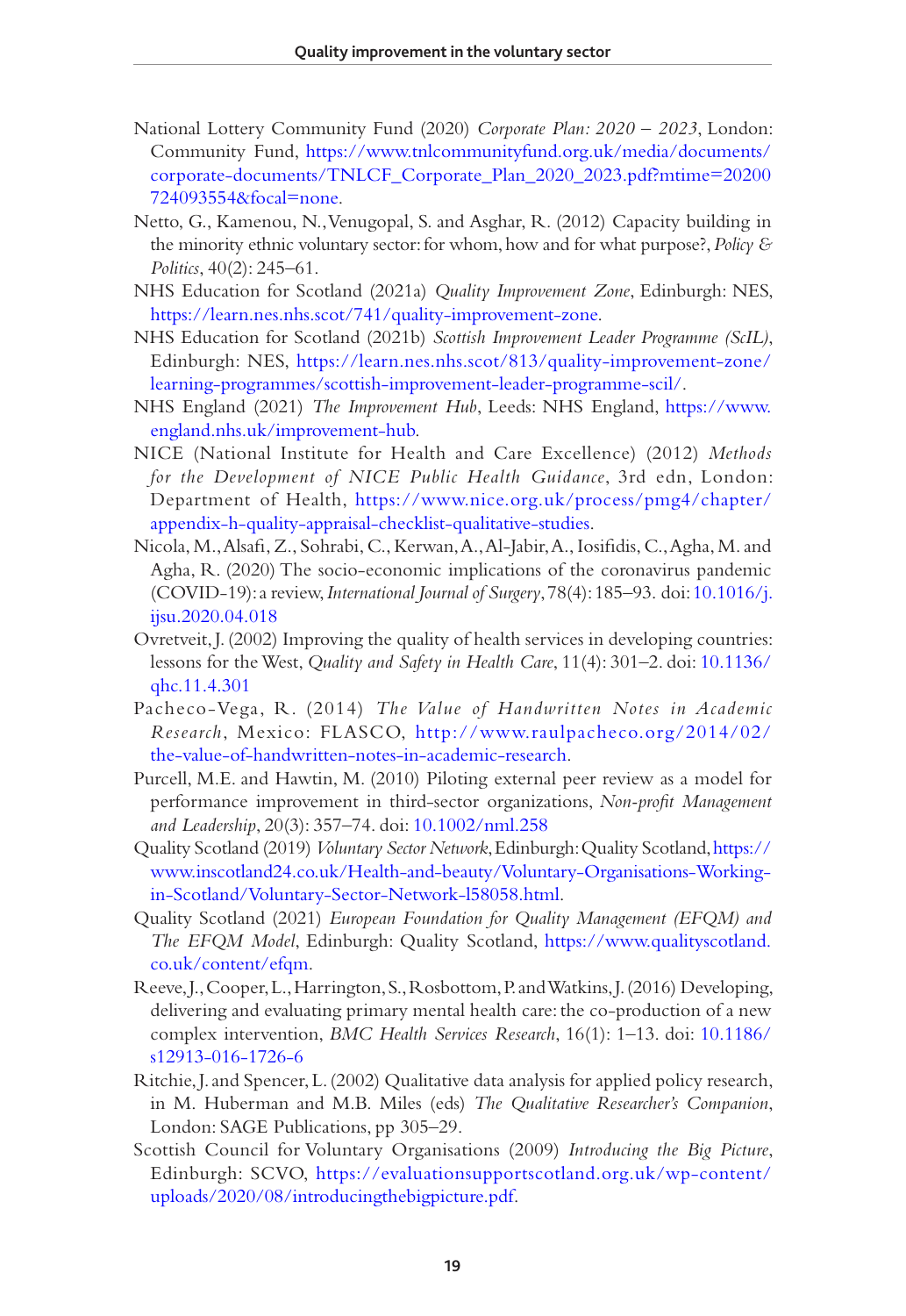- <span id="page-20-3"></span>Scottish Council for Voluntary Organisations (2020) *State of the Sector 2020: Scottish Voluntary Sector Statistics*, Edinburgh: SCVO, [https://app.powerbi.com/view?r=](https://app.powerbi.com/view?r=eyJrIjoiNDY5YTg2MGItMjg1MC00ZDBkLThlMzYtYjc4MDhhNTJkYTZhIiwidCI6ImMyOTQ5NGY5LTNhY2EtNGE3MS05NWUyLWM4ODBjNWE1ZThmOSIsImMiOjh9) [eyJrIjoiNDY5YTg2MGItMjg1MC00ZDBkLThlMzYtYjc4MDhhNTJkYTZhI](https://app.powerbi.com/view?r=eyJrIjoiNDY5YTg2MGItMjg1MC00ZDBkLThlMzYtYjc4MDhhNTJkYTZhIiwidCI6ImMyOTQ5NGY5LTNhY2EtNGE3MS05NWUyLWM4ODBjNWE1ZThmOSIsImMiOjh9) [iwidCI6ImMyOTQ5NGY5LTNhY2EtNGE3MS05NWUyLWM4ODB](https://app.powerbi.com/view?r=eyJrIjoiNDY5YTg2MGItMjg1MC00ZDBkLThlMzYtYjc4MDhhNTJkYTZhIiwidCI6ImMyOTQ5NGY5LTNhY2EtNGE3MS05NWUyLWM4ODBjNWE1ZThmOSIsImMiOjh9) [jNWE1ZThmOSIsImMiOjh9.](https://app.powerbi.com/view?r=eyJrIjoiNDY5YTg2MGItMjg1MC00ZDBkLThlMzYtYjc4MDhhNTJkYTZhIiwidCI6ImMyOTQ5NGY5LTNhY2EtNGE3MS05NWUyLWM4ODBjNWE1ZThmOSIsImMiOjh9)
- <span id="page-20-0"></span>Scottish Government (2010) *The Healthcare Quality Strategy for NHS Scotland*, Edinburgh: Community Health and Social Care Directorate, [http://www.scotland.](http://www.scotland.gov.uk/Resource/Doc/311667/0098354.pdf) [gov.uk/Resource/Doc/311667/0098354.pdf](http://www.scotland.gov.uk/Resource/Doc/311667/0098354.pdf).
- <span id="page-20-1"></span>Scottish Government (2016) *Health and Social Care Delivery Plan*, Edinburgh: Community Health and Social Care Directorate, [https://www.gov.scot/](https://www.gov.scot/publications/health-social-care-delivery-plan) [publications/health-social-care-delivery-plan.](https://www.gov.scot/publications/health-social-care-delivery-plan)
- <span id="page-20-2"></span>Scottish Government (2018) *The Scottish Improvement Journey: A Nationwide Approach to Improvement*, Edinburgh: Healthcare Quality and Improvement Directorate, [https://www.gov.scot/publications/scottish-improvement-journey-nationwide](https://www.gov.scot/publications/scottish-improvement-journey-nationwide-approach-improvement-compiled-2016﻿–﻿17)[approach-improvement-compiled-2016](https://www.gov.scot/publications/scottish-improvement-journey-nationwide-approach-improvement-compiled-2016﻿–﻿17)–17.
- <span id="page-20-10"></span>Scottish Government (2019) *GIRFEC – Quality Improvement*, Edinburgh: Scottish Government, [https://www.gov.scot/binaries/content/documents/govscot/](https://www.gov.scot/binaries/content/documents/govscot/publications/minutes/2019/06/girfec-national-implementation-support-group-meeting-january-2019/documents/girfec-quality-improvement-think-piece/girfec-quality-improvement-think-piece/govscot%3Adocument/GIRFEC%2Bquality%2Bimprovement%2B%25E2%2580%2593%2Bthink%2Bpiece.pdf) [publications/minutes/2019/06/girfec-national-implementation-support-group](https://www.gov.scot/binaries/content/documents/govscot/publications/minutes/2019/06/girfec-national-implementation-support-group-meeting-january-2019/documents/girfec-quality-improvement-think-piece/girfec-quality-improvement-think-piece/govscot%3Adocument/GIRFEC%2Bquality%2Bimprovement%2B%25E2%2580%2593%2Bthink%2Bpiece.pdf)[meeting-january-2019/documents/girfec-quality-improvement-think-piece/](https://www.gov.scot/binaries/content/documents/govscot/publications/minutes/2019/06/girfec-national-implementation-support-group-meeting-january-2019/documents/girfec-quality-improvement-think-piece/girfec-quality-improvement-think-piece/govscot%3Adocument/GIRFEC%2Bquality%2Bimprovement%2B%25E2%2580%2593%2Bthink%2Bpiece.pdf) [girfec-quality-improvement-think-piece/govscot%3Adocument/GIRFEC%2Bq](https://www.gov.scot/binaries/content/documents/govscot/publications/minutes/2019/06/girfec-national-implementation-support-group-meeting-january-2019/documents/girfec-quality-improvement-think-piece/girfec-quality-improvement-think-piece/govscot%3Adocument/GIRFEC%2Bquality%2Bimprovement%2B%25E2%2580%2593%2Bthink%2Bpiece.pdf) [uality%2Bimprovement%2B%25E2%2580%2593%2Bthink%2Bpiece.pdf.](https://www.gov.scot/binaries/content/documents/govscot/publications/minutes/2019/06/girfec-national-implementation-support-group-meeting-january-2019/documents/girfec-quality-improvement-think-piece/girfec-quality-improvement-think-piece/govscot%3Adocument/GIRFEC%2Bquality%2Bimprovement%2B%25E2%2580%2593%2Bthink%2Bpiece.pdf)
- <span id="page-20-13"></span>Scottish Government (2021) *The Independent Review of Adult Social Care in Scotland*, Edinburgh: Department of Health and Social Care, [https://www.gov.scot/](https://www.gov.scot/publications/independent-review-adult-social-care-scotland) [publications/independent-review-adult-social-care-scotland.](https://www.gov.scot/publications/independent-review-adult-social-care-scotland)
- <span id="page-20-9"></span>See Me Scotland (2021) *Champions*, Glasgow: See Me Scotland, [https://www.](https://www.seemescotland.org/movement-for-change/get-involved/volunteers/champions) [seemescotland.org/movement-for-change/get-involved/volunteers/champions.](https://www.seemescotland.org/movement-for-change/get-involved/volunteers/champions)
- <span id="page-20-7"></span>Sime, C., Milligan, S. and Rooney, K.D. (2019) Improving the waiting times within a hospice breathlessness service, *BMJ Open Quality*, 8(2): 582. doi: [10.1136/](https://doi.org/10.1136/bmjoq-2018-000582) [bmjoq-2018-000582](https://doi.org/10.1136/bmjoq-2018-000582)
- <span id="page-20-5"></span>Smith, B. (1993) Six-sigma design (quality control), *IEEE Spectrum*, 30(9): 43–7. doi: [10.1109/6.275174](https://doi.org/10.1109/6.275174)
- <span id="page-20-12"></span>Staines, A., Amalberti, R., Berwick, D.M., Braithwaite, J., Lachman, P. and Vincent, C.A. (2020) COVID-19: patient safety and quality improvement skills to deploy during the surge, *International Journal for Quality in Health Care*: 1–3.
- <span id="page-20-6"></span>Steen, S. and Mellor-Clark, J. (2020) Evaluating the efficiency of a collaborative learning network in supporting third sector organisations in the UK, in S. Reddy and A. Tavares, (eds) *Evaluation of Health Services*, London: IntechOpen, pp 1–21.
- <span id="page-20-4"></span>The Health Foundation (2013) *Quality Improvement Made Simple: What Everyone Should Know About Health Care Quality Improvement*, London: The Health Foundation, [https://www.health.org.uk/sites/default/files/QualityImprovementMadeSimple.](https://www.health.org.uk/sites/default/files/QualityImprovementMadeSimple.pdf) [pdf.](https://www.health.org.uk/sites/default/files/QualityImprovementMadeSimple.pdf)
- <span id="page-20-11"></span>The Health Foundation (2021) *The Q Community: Q Connects People with Improvement Expertise Across the UK and Ireland*, London: The Health Foundation, [https://www.health.org.uk/what-we-do/supporting-health-care-improvement/](https://www.health.org.uk/what-we-do/supporting-health-care-improvement/partnerships-to-support-quality-improvement/the-q-community) [partnerships-to-support-quality-improvement/the-q-community](https://www.health.org.uk/what-we-do/supporting-health-care-improvement/partnerships-to-support-quality-improvement/the-q-community).
- <span id="page-20-8"></span>The Lasting Difference (2020) *Lasting Difference Toolkit*, Bathgate: Wren and Greyhound, [https://www.thelastingdifference.com/wp-content/uploads/2017/07/](https://www.thelastingdifference.com/wp-content/uploads/2017/07/The-Lasting-Difference-2020-5th-Ed.pdf) [The-Lasting-Difference-2020-5th-Ed.pdf.](https://www.thelastingdifference.com/wp-content/uploads/2017/07/The-Lasting-Difference-2020-5th-Ed.pdf)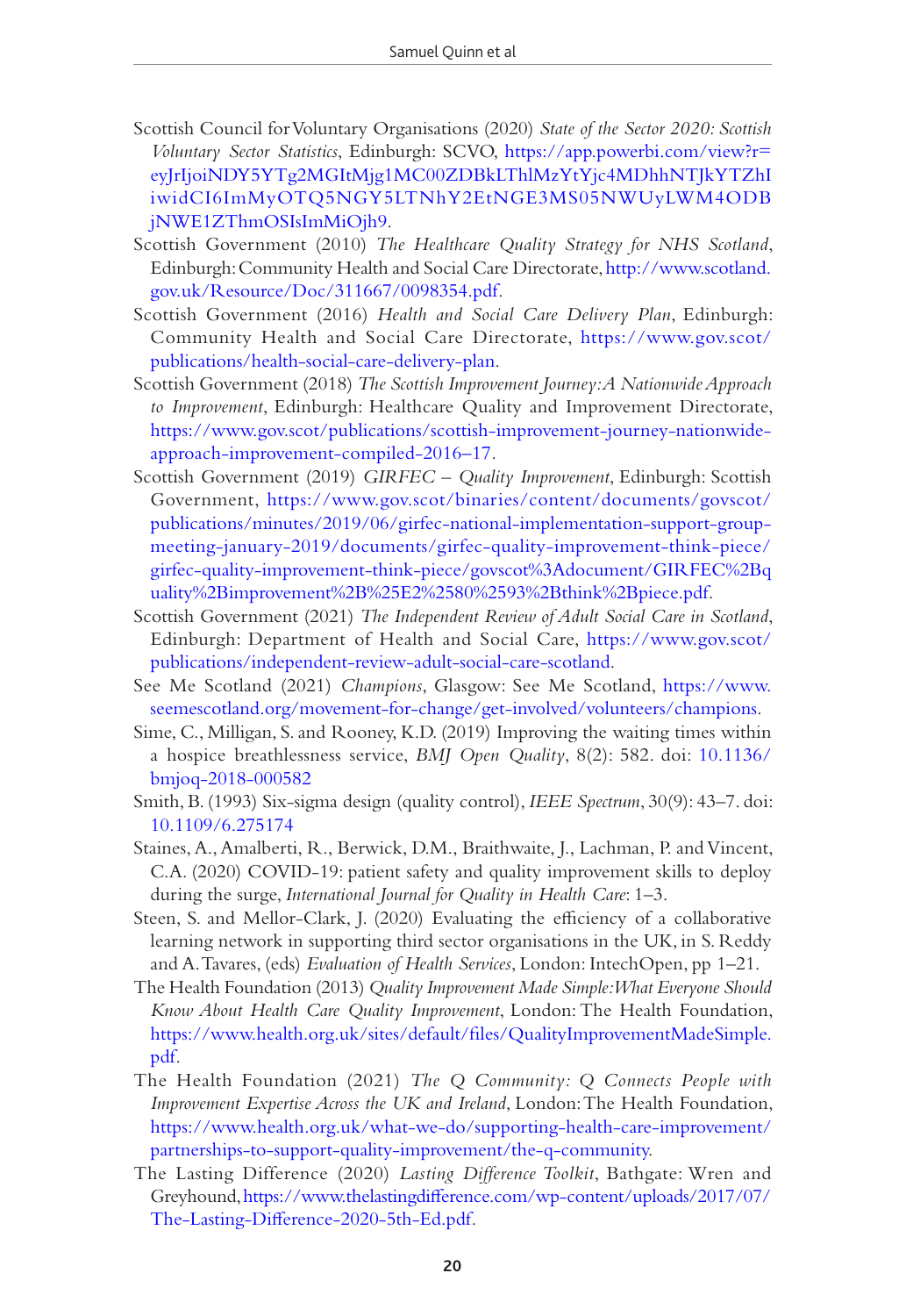- <span id="page-21-7"></span>Toma, M., Dreischulte, T., Gray, N., Campbell, D. and Guthrie, B. (2018) Balancing measures or a balanced accounting of improvement impact: a qualitative analysis of individual and focus group interviews with improvement experts in Scotland, *BMJ Quality and Safety*, 27(7): 1–10. doi: [10.1136/bmjqs-2017-007524](https://doi.org/10.1136/bmjqs-2017-007524)
- <span id="page-21-1"></span>Touzery, S.H. and Skela-Savič, B. (2015) *Case Studies Repository: Multicultural Competencies of Teachers and Mentors*, Prague: SOULBUS.
- <span id="page-21-3"></span>Tranholt-Hochstein, T. (2015) *Lean Management System within the Non-profit Sector: A Multiple-case Study*, Phoenix: University of Phoenix Doctoral Learner.
- <span id="page-21-4"></span>Triangle Consulting Social Enterprise (2021) What is the Outcomes Star™?, [https://](https://www.outcomesstar.org.uk/about-the-star/what-is-the-outcomes-star) [www.outcomesstar.org.uk/about-the-star/what-is-the-outcomes-star](https://www.outcomesstar.org.uk/about-the-star/what-is-the-outcomes-star).
- <span id="page-21-5"></span>Volunteer Scotland (2021) *Investing in Volunteers*, Stirling: Volunteer Scotland.
- <span id="page-21-6"></span>Walsh, K., Helm, R. and Aboshady, O.A. (2016) Quality improvement in healthcare: how to do it, *British Journal of Hospital Medicine*, 77(9): 536–8. doi: [10.12968/](https://doi.org/10.12968/hmed.2016.77.9.536) [hmed.2016.77.9.536](https://doi.org/10.12968/hmed.2016.77.9.536)
- <span id="page-21-2"></span>Winning Scotland (2019) *Creating a Culture of Growth Mindset in the Next Generation of Teachers*, Edinburgh: Winning Scotland, [https://www.winningscotland.org/store/](https://www.winningscotland.org/store/p10/Edinburgh-Napier-growth-mindset.html) [p10/Edinburgh-Napier-growth-mindset.html](https://www.winningscotland.org/store/p10/Edinburgh-Napier-growth-mindset.html).

<span id="page-21-0"></span>Womack, J., Jones, D. and Roos, D. (1990) *The Machine that Changed the World*, New York: Rawson Associates.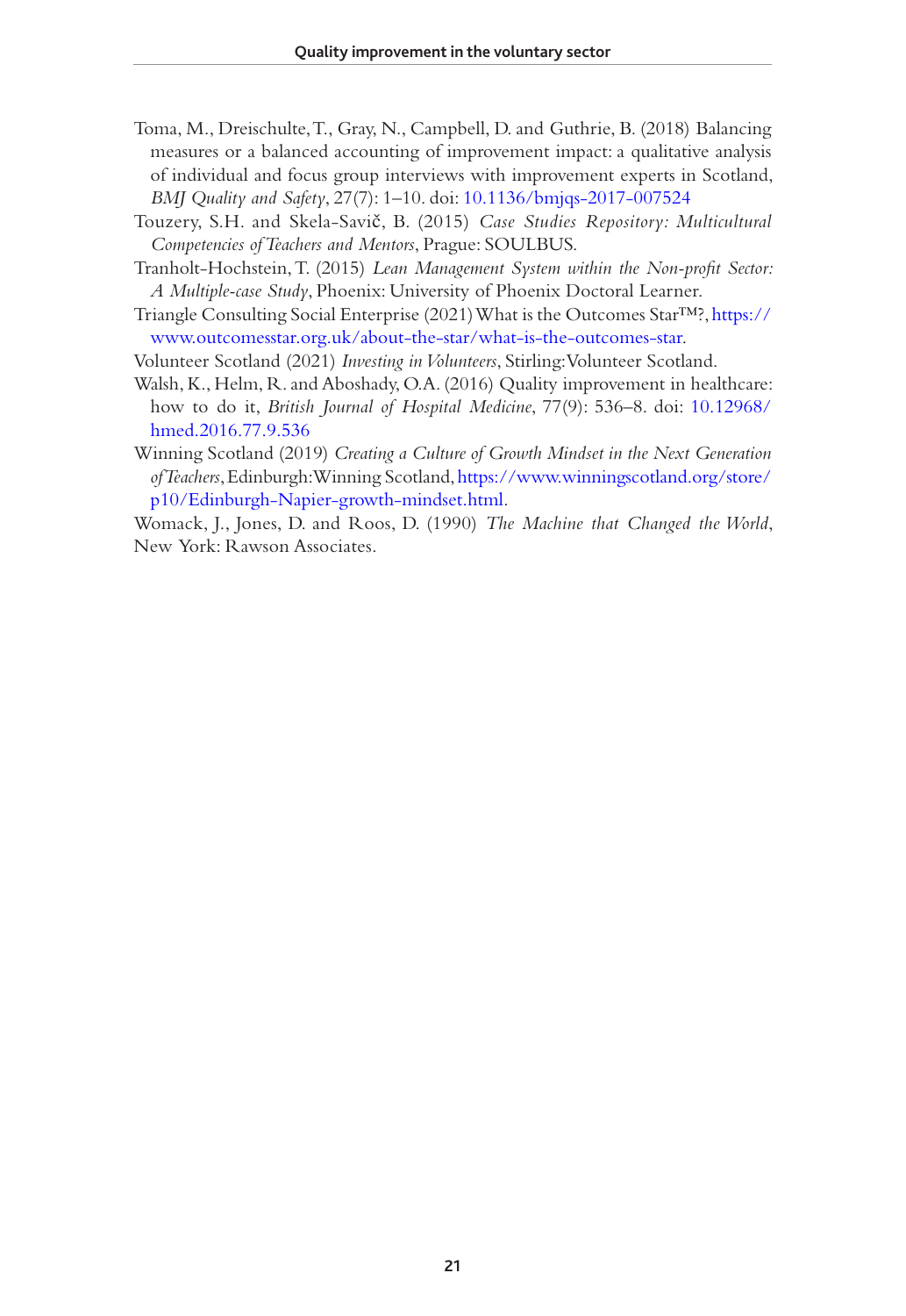| Approach                      | <b>Definition</b>                                                                                                                                                                                                                                                                                                                              |
|-------------------------------|------------------------------------------------------------------------------------------------------------------------------------------------------------------------------------------------------------------------------------------------------------------------------------------------------------------------------------------------|
| Quality planning/<br>redesign | Understanding the needs of service users. Horizon scanning for best service<br>models to address unmet needs. Structural reorganisation.                                                                                                                                                                                                       |
| Quality control               | Efforts of an organisation to ensure that a product or service fulfils the minimum<br>quality requirements. Reactive.                                                                                                                                                                                                                          |
| Quality assurance             | Ongoing efforts to instil confidence in customers that a product or service fulfils<br>the expected requirements. Sometimes used interchangeably with quality control,<br>but has a broader proactive focus, verifying that the organisation's operations,<br>quality policies and procedures are consistent with the prescribed requirements. |
| Ouality<br>improvement        | Quality improvement comprises an organisation's systematic efforts to improve<br>the reliability of generating quality products and services and raise the level of<br>quality. Quality improvement tries to avoid attributing blame and aims to foster<br>a culture of continuous improvement.                                                |

# <span id="page-22-0"></span>**Appendix 1: Differences between key concepts in quality**

Source: [German Health Alliance, 2015;](#page-18-15) [East London NHS Foundation Trust, 2018](#page-17-6)

# <span id="page-22-1"></span>**[Appendix 2:](#page-19-3) Summary of the literature review findings and NICE (2012) quality ratings**

| <b>Authors</b><br>(year)                       | Sample                                                                                                                                  | <b>Methods</b>                            | Quality improve-<br>ment                                                                                                        | <b>Findings</b>                                                                               | <b>NICE</b><br>rating<br>(2012) |
|------------------------------------------------|-----------------------------------------------------------------------------------------------------------------------------------------|-------------------------------------------|---------------------------------------------------------------------------------------------------------------------------------|-----------------------------------------------------------------------------------------------|---------------------------------|
| Cairns et al<br>(2005)                         | 8 HIV/AIDS<br>charities and an<br>interfaith forum                                                                                      | Action research                           | <b>Action learning</b><br>and action<br>research capacity-<br>building training<br>delivered by Aston<br><b>Business School</b> | Action research<br>can provide<br>an instrument<br>for building<br>organisational<br>capacity |                                 |
| Netto et al<br>(2012)                          | 19 individuals<br>from black<br>and minority<br>ethnic charities<br>undertaking<br>a Master's<br>in Business<br>Administration<br>(MBA) | Interviews and<br>documentary<br>analysis | Capacity-building<br>training as part<br>of the MBA<br>qualification                                                            | Timing was a<br>significant factor<br>in the success of<br>capacity-building<br>processes     | $+$                             |
| <b>Purcell and</b><br><b>Hawtin</b><br>(2010)  | 3 charities from<br>across Yorkshire                                                                                                    | Interviews                                | Piloting peer-<br>review workshops<br>as a means<br>of improving<br>performance                                                 | Peer review can<br>help improve<br>performance with<br>sufficient staff<br>buy-in             | $+$                             |
| Sime et al<br>(2019)                           | 40 patients<br>in a hospice<br>breathlessness<br>service                                                                                | Case study                                | Systems thinking<br>to analyse service<br>flow, PDSA cycles                                                                     | <b>Waiting times</b><br>in the charitable<br>hospice were<br>reduced                          | $++$                            |
| Steen and<br>Mellor-<br><b>Clark</b><br>(2020) | 12 mental health<br>organisations                                                                                                       | Case study                                | Formed a<br>collaborative<br>learning network<br>(CLN) to share<br>improvement<br>knowledge                                     | CLN membership<br>reduced due<br>to resourcing<br>challenges                                  | $+$                             |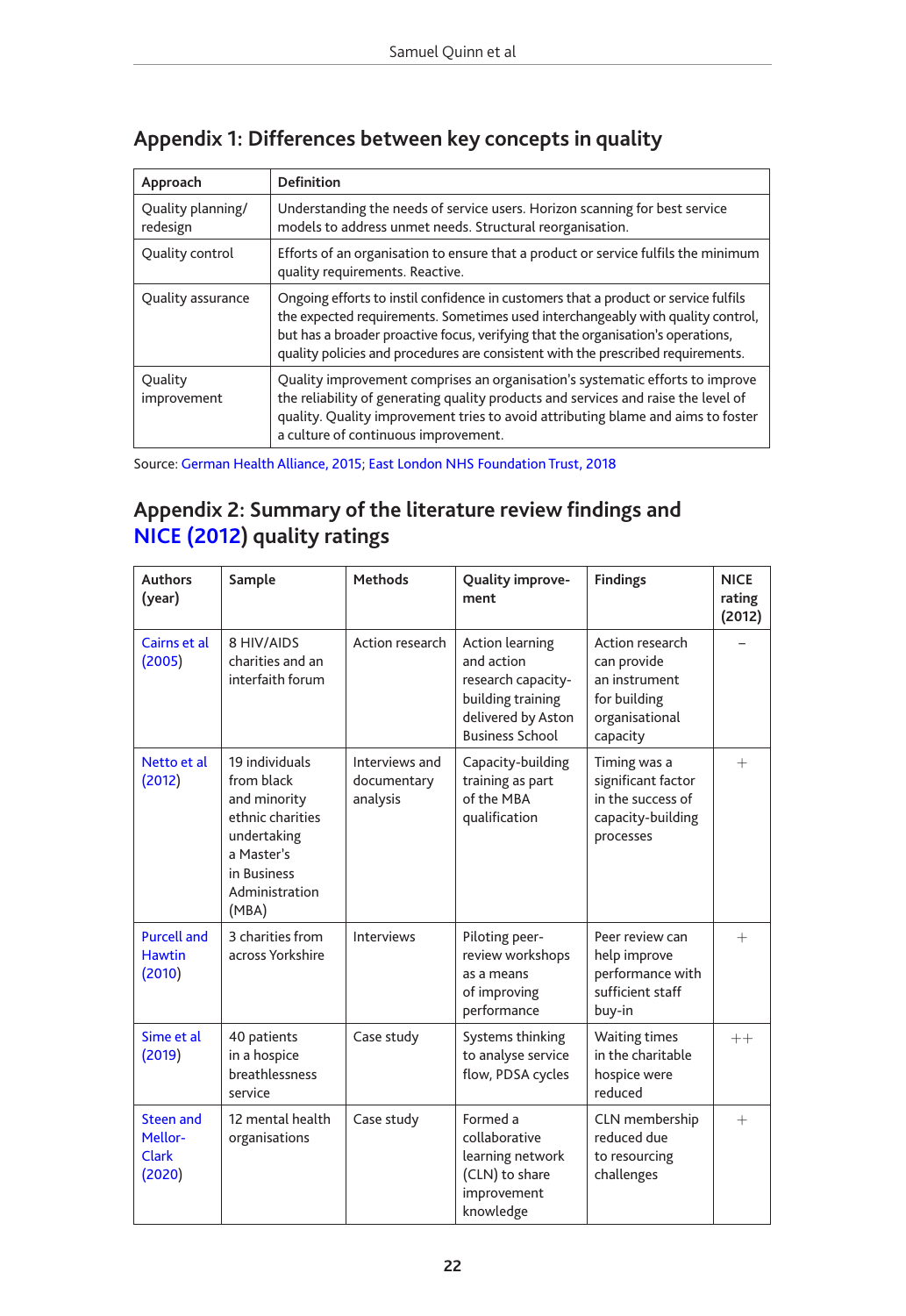# <span id="page-23-0"></span>**Appendix 3: Table of 32 participating organisations, how they [were involved and their size, as defined by the National Council](#page-18-16)  forVoluntary Organisations' (2020)** *Almanac*

| Name/description of organisation                                             | Professional<br>grouping     | Interviewed | Represented<br>at focus<br>group | <b>Size</b>     |
|------------------------------------------------------------------------------|------------------------------|-------------|----------------------------------|-----------------|
| <b>ALLIANCE individual member</b>                                            | Frontline                    | ✓           |                                  | Micro           |
| Alzheimer Scotland                                                           | Manager                      | ✓           | ✓                                | Major           |
| Care Inspectorate                                                            | Strategic<br>(public sector) | ✓           |                                  | Large           |
| Citizens Advice Scotland                                                     | Frontline                    |             | ✓                                | Major           |
| Cope Scotland                                                                | Strategic                    | ✓           |                                  | Medium          |
| Deaf Scotland                                                                | Manager                      | ✓           |                                  | Medium          |
| <b>Engage Renfrewshire</b>                                                   | Manager                      | ✓           | ✓                                | Large           |
| <b>Evaluation Support Scotland</b>                                           | Strategic                    | ✓           |                                  | Medium          |
| Hansel                                                                       | Frontline                    |             | ✓                                | Large           |
| Healthcare Improvement Scotland                                              | Strategic<br>(public sector) | ✓           |                                  | Large           |
| Highland Children & Young People's Forum                                     | Frontline                    |             | ✓                                | Micro           |
| <b>Highland Third Sector Interface</b>                                       | Frontline                    |             | ✓                                | Large           |
| Home Start UK                                                                | Frontline                    |             | ✓                                | Major           |
| Independent Living Support                                                   | Frontline                    |             | ✓                                | Large           |
| Inverness Women's Aid                                                        | Frontline                    |             | ✓                                | Medium          |
| <b>Iriss</b>                                                                 | Strategic                    | ✓           |                                  | Medium          |
| Lead Scotland                                                                | Frontline                    |             | ✓                                | Medium          |
| Macmillan Cancer Support                                                     | Manager                      | ✓           |                                  | Super-<br>major |
| NHS Education for Scotland                                                   | Strategic<br>(public sector) | ✓           |                                  | Major           |
| Quality Scotland                                                             | Strategic                    | ✓           |                                  | Medium          |
| Quarriers                                                                    | Manager                      | ✓           | ✓                                | Large           |
| Queens Nursing Institute Scotland                                            | Strategic                    | ✓           |                                  | Large           |
| SAMH                                                                         | Frontline                    | ✓           |                                  | Medium          |
| <b>Scottish Autism</b>                                                       | Frontline                    |             | ✓                                | Major           |
| <b>Scottish Government</b>                                                   | Strategic<br>(public sector) | ✓           |                                  | N/A             |
| Scottish Government - Children and Young<br>People Improvement Collaborative | Strategic<br>(public sector) | ✓           |                                  | N/A             |
| <b>Scottish Social Services Council</b>                                      | Strategic<br>(public sector) | ✓           |                                  | Major           |
| Sense Scotland                                                               | Frontline                    |             | ✓                                | Major           |
| Shelter                                                                      | Frontline                    |             | ✓                                | Major           |
| Voluntary Action East Renfrewshire                                           | Frontline                    | ✓           |                                  | Medium          |

(*Continued*)